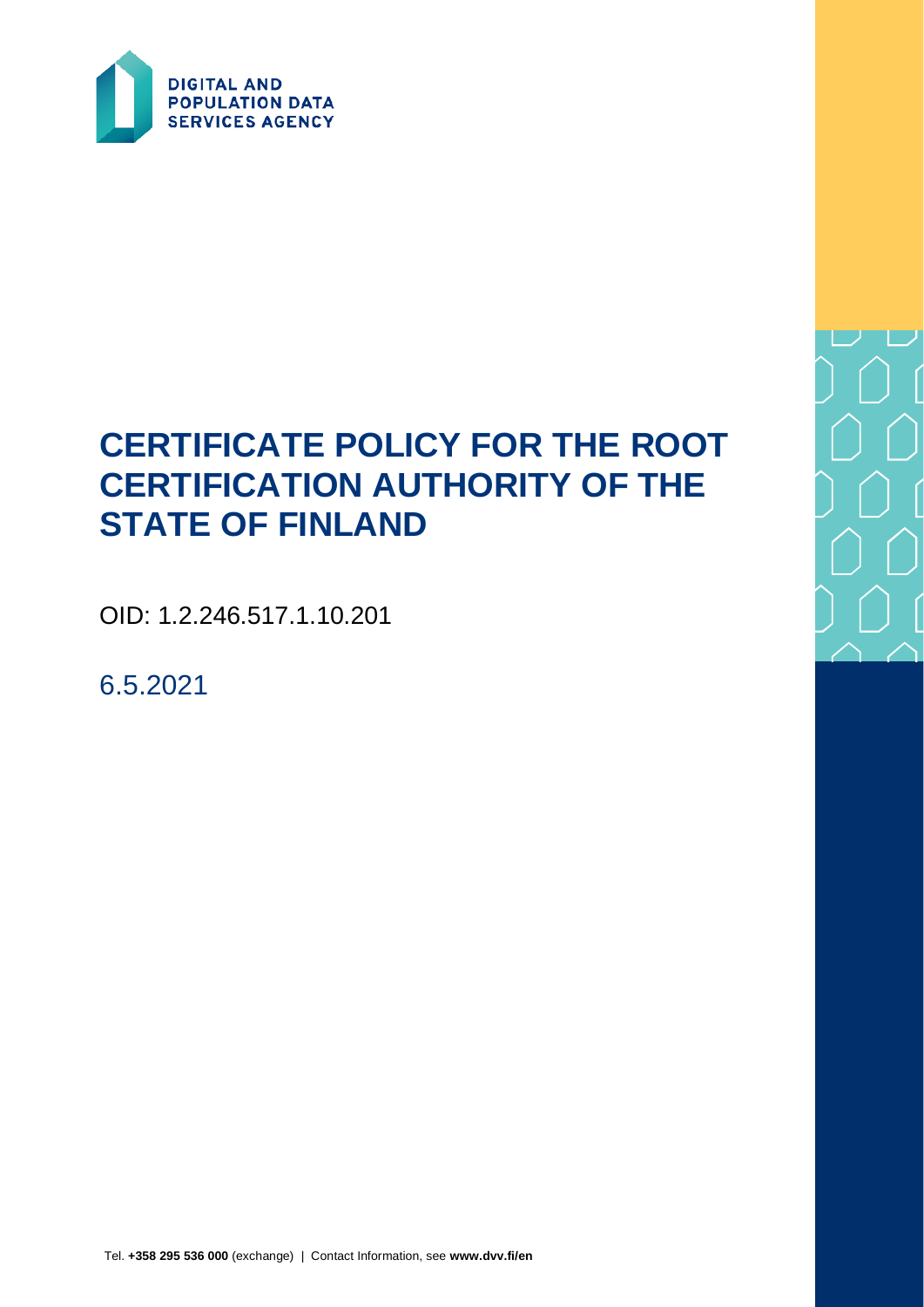

| Document management |                       |  |
|---------------------|-----------------------|--|
| Owner               |                       |  |
| Prepared by         | <b>Tuire Saaripuu</b> |  |
| Inspected by        |                       |  |
| Approved by         | Mikko Pitkänen        |  |

| <b>Version control</b> |                                                                              |             |
|------------------------|------------------------------------------------------------------------------|-------------|
| version no.            | what has been done                                                           | date/person |
| v <sub>1.0</sub>       | Approved v 1.0. published on                                                 | 14/12/2017  |
| v <sub>1.1</sub>       | <b>Updated version</b>                                                       | 18.6.2019   |
| v <sub>1.2</sub>       | Updated version, Centre name change.                                         | 1.1.2020    |
| v <sub>1.3</sub>       | Updated version, accessibility features, updated name of the act<br>661/2009 | 6.5.2021    |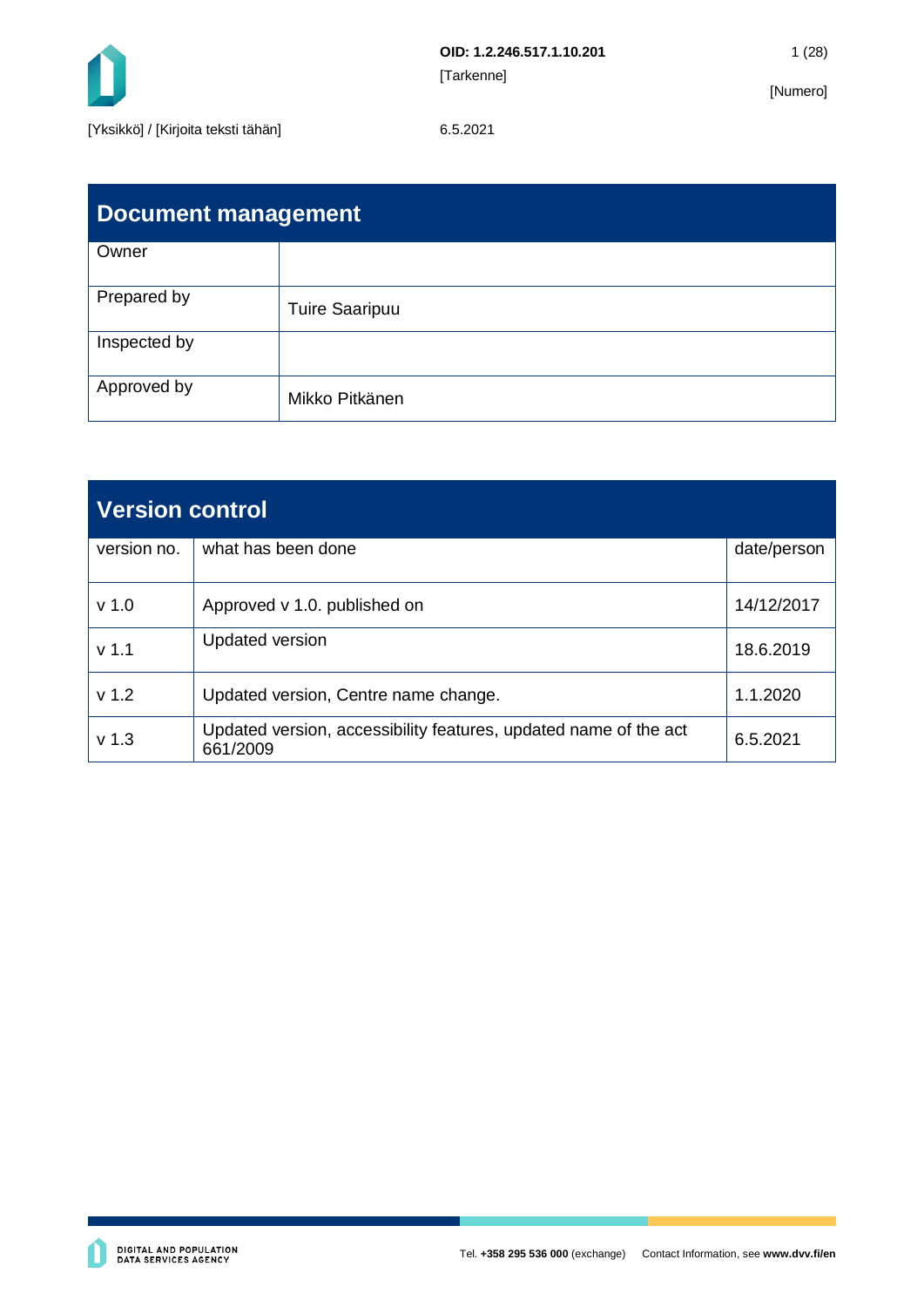

**Table of contents**

| 1                       |                                                                                     |  |
|-------------------------|-------------------------------------------------------------------------------------|--|
| 1.1                     |                                                                                     |  |
| 1.2                     |                                                                                     |  |
| 1.3                     | The root certification authority and the range of application of CA certificates 10 |  |
| 1.3.1                   |                                                                                     |  |
| 1.3.2                   |                                                                                     |  |
| 1.3.3                   |                                                                                     |  |
| 1.3.4                   |                                                                                     |  |
| 1.3.5                   |                                                                                     |  |
| 1.3.6                   |                                                                                     |  |
| 1.4                     |                                                                                     |  |
| 1.4.1                   |                                                                                     |  |
| 1.4.2                   |                                                                                     |  |
| $\overline{\mathbf{2}}$ |                                                                                     |  |
| 2.1                     |                                                                                     |  |
| 2.1.1                   |                                                                                     |  |
| 2.1.2                   | The obligations concerning the CA certificate holder organisation  14               |  |
| 2.1.3                   |                                                                                     |  |
| 2.1.4                   |                                                                                     |  |
| 2.2                     |                                                                                     |  |
| 2.2.1                   |                                                                                     |  |
| 2.2.2                   |                                                                                     |  |
| 2.2.3                   |                                                                                     |  |
| 2.2.4                   |                                                                                     |  |
| 2.2.5                   |                                                                                     |  |
|                         |                                                                                     |  |
| 2.3.1                   |                                                                                     |  |
| 2.3.2                   |                                                                                     |  |
| 2.3.3                   |                                                                                     |  |
| 2.4                     |                                                                                     |  |
| 2.4.1                   |                                                                                     |  |
| 2.4.2                   |                                                                                     |  |
| 2.5                     |                                                                                     |  |
| 2.5.1                   |                                                                                     |  |
| 2.5.2                   |                                                                                     |  |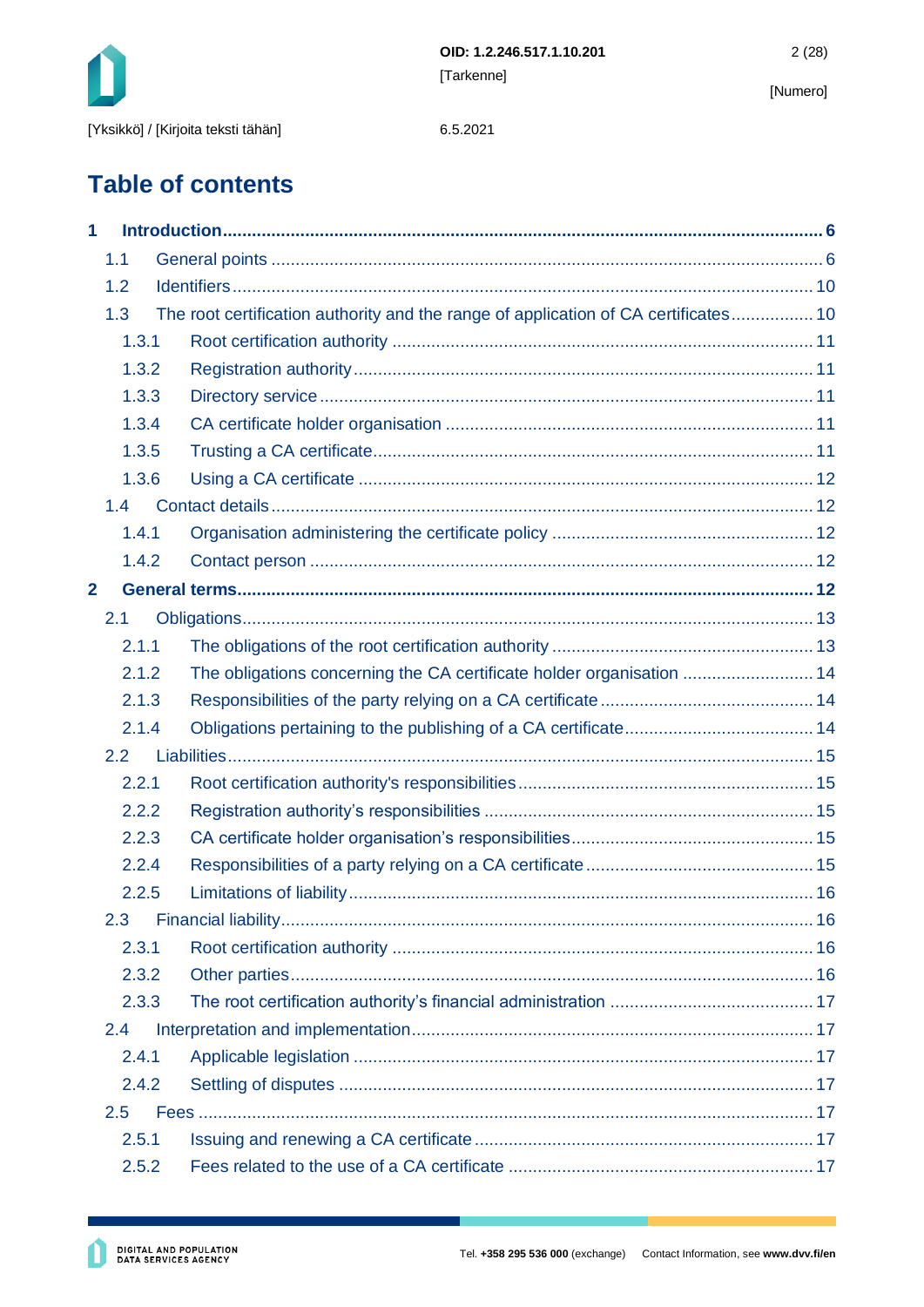

|              | 2.5.3        |                                                                                              |  |
|--------------|--------------|----------------------------------------------------------------------------------------------|--|
| 2.6          |              |                                                                                              |  |
|              | 2.6.1        |                                                                                              |  |
|              | 2.6.2        |                                                                                              |  |
|              | 2.6.3        |                                                                                              |  |
|              | 2.6.4        |                                                                                              |  |
| 2.7          |              |                                                                                              |  |
|              | 2.7.1        |                                                                                              |  |
| 2.8          |              |                                                                                              |  |
|              | 2.8.1        |                                                                                              |  |
|              | 2.8.2        |                                                                                              |  |
| 2.9          |              |                                                                                              |  |
| $\mathbf{3}$ |              |                                                                                              |  |
| 3.1          |              |                                                                                              |  |
|              | 3.1.1        |                                                                                              |  |
|              | 3.1.2        |                                                                                              |  |
| 3.2          |              |                                                                                              |  |
| 3.3          |              |                                                                                              |  |
| 4            |              |                                                                                              |  |
| 4.1          |              |                                                                                              |  |
| 4.2          |              |                                                                                              |  |
| 4.3          |              |                                                                                              |  |
| 4.4          |              |                                                                                              |  |
|              | 4.4.1        |                                                                                              |  |
|              | 4.4.2        |                                                                                              |  |
|              | 4.4.3<br>key | Special requirements pertaining to the exposure of the CA certificate holder's private<br>22 |  |
| 4.5          |              |                                                                                              |  |
| 4.6          |              |                                                                                              |  |
|              | 4.6.1        |                                                                                              |  |
| 4.7          |              |                                                                                              |  |
| 4.8          |              |                                                                                              |  |
| 5            |              |                                                                                              |  |
| 6            |              |                                                                                              |  |
| 6.1          |              |                                                                                              |  |
|              | 6.1.1        |                                                                                              |  |
|              | 6.1.2        |                                                                                              |  |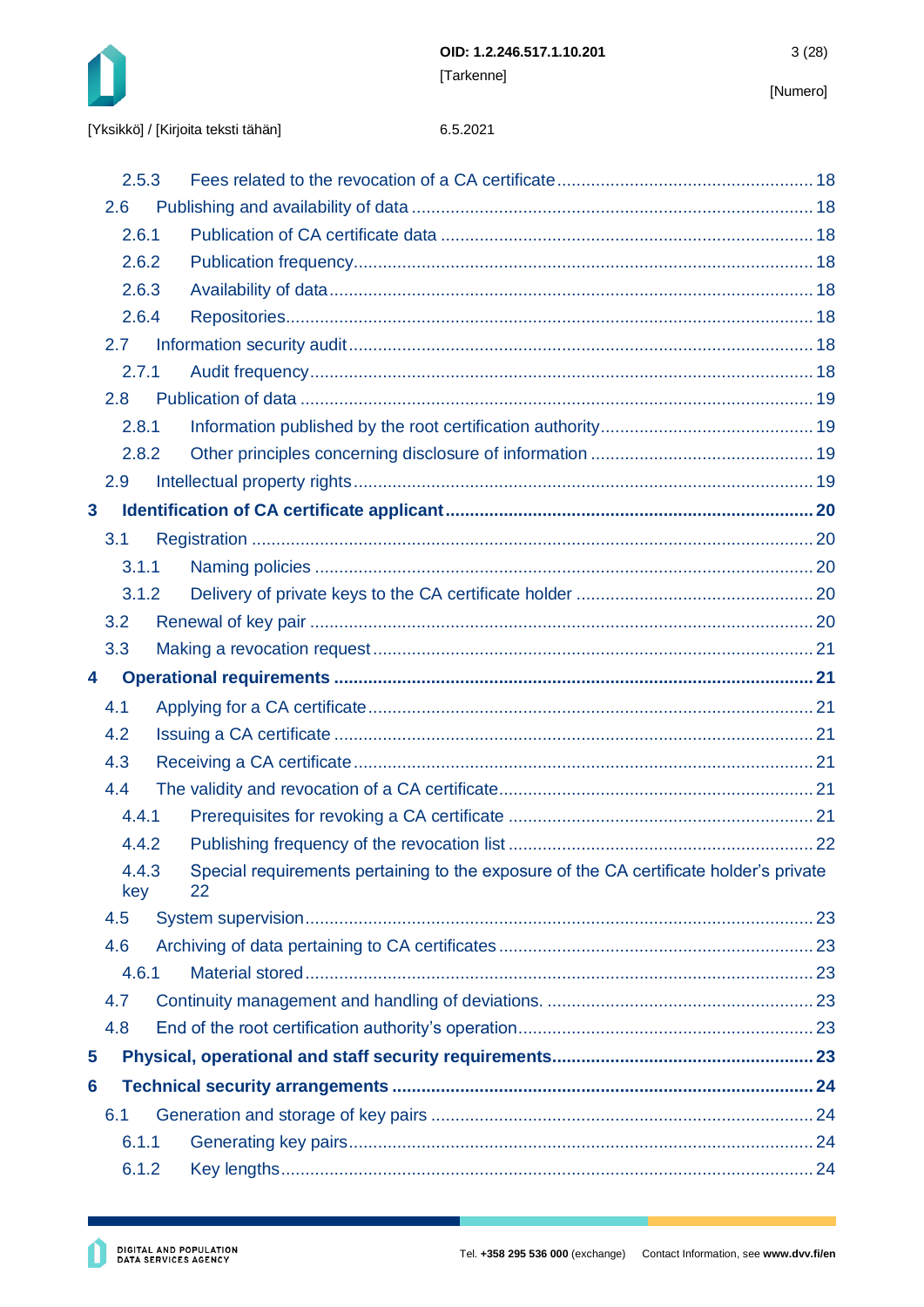

|              | 6.1.3 |  |
|--------------|-------|--|
|              | 6.2   |  |
|              | 6.3   |  |
|              | 6.4   |  |
|              | 6.5   |  |
|              | 6.6   |  |
|              | 6.7   |  |
| $\mathbf{7}$ |       |  |
|              | 7.1   |  |
|              | 7.2   |  |
| 8            |       |  |
|              | 8.1   |  |
|              | 8.2   |  |
|              | 8.3   |  |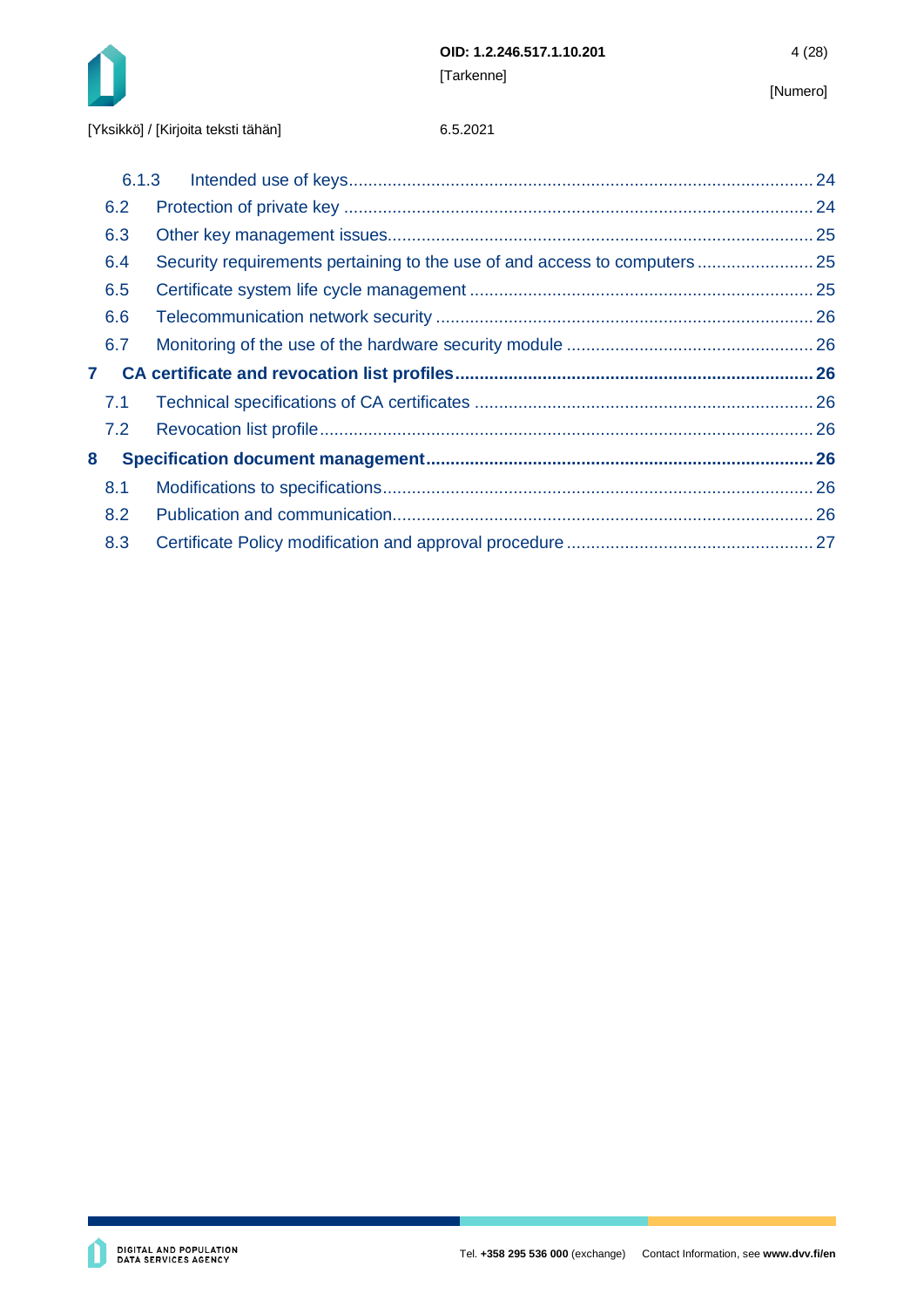

## **CERTIFICATE POLICY FOR THE ROOT CERTIFICATION AU-THORITY OF THE STATE OF FINLAND**

Definitions and abbreviations

**Definitions** 

Key pair: A pair of interconnected keys, one public and one private, which are used in public key methods. The keys' purpose is defined in the certificate (see certificate holder's signature certificate and authentication and encryption certificate).

Asymmetric encryption: A pair consisting of one public key and one private key is used in asymmetric encryption. A message that has been encrypted using a public key can only be accessed by the private key of the key pair in question.

Public key: The public component of a key pair used in asymmetric encryption in public key methods. The certification authority certifies with its electronic signature that the public key belongs to the certificate holder. The public key is part of the data content of the certificate.

Public key infrastructure: Information security infrastructure in which security services are provided using the public key method.

Public key method: An information security service, such as electronic identification, provided by using a public and a private key, certificates and asymmetric encryption.

Root certification authority: An organisation that issues CA certificates and formulates a certificate policy describing its activities as well as a certification practice. In this certification practice, the Digital and Population Data Services Agency serves as the root certification authority.

Relying party: The party that relies on the certificate data and uses the certificate to access different security services, including authentication, confidentiality and signature certification, when the certification authority's signature associated with the certificate is a match.

OID: Object Identifier, a unique identifier. The unique identifier OID of this certification practice is part of the data content of each CA certificate issued by the root certification authority.

| uvii auulviity. |                                         |
|-----------------|-----------------------------------------|
| Acronyms        |                                         |
| <b>ARL</b>      | <b>Authority Revocation List</b>        |
| CA              | <b>Certification Authority</b>          |
| CP              | <b>Certificate Policy</b>               |
| <b>CPS</b>      | <b>Certification Practice Statement</b> |
| <b>CRL</b>      | Certificate Revocation List             |
|                 |                                         |
|                 |                                         |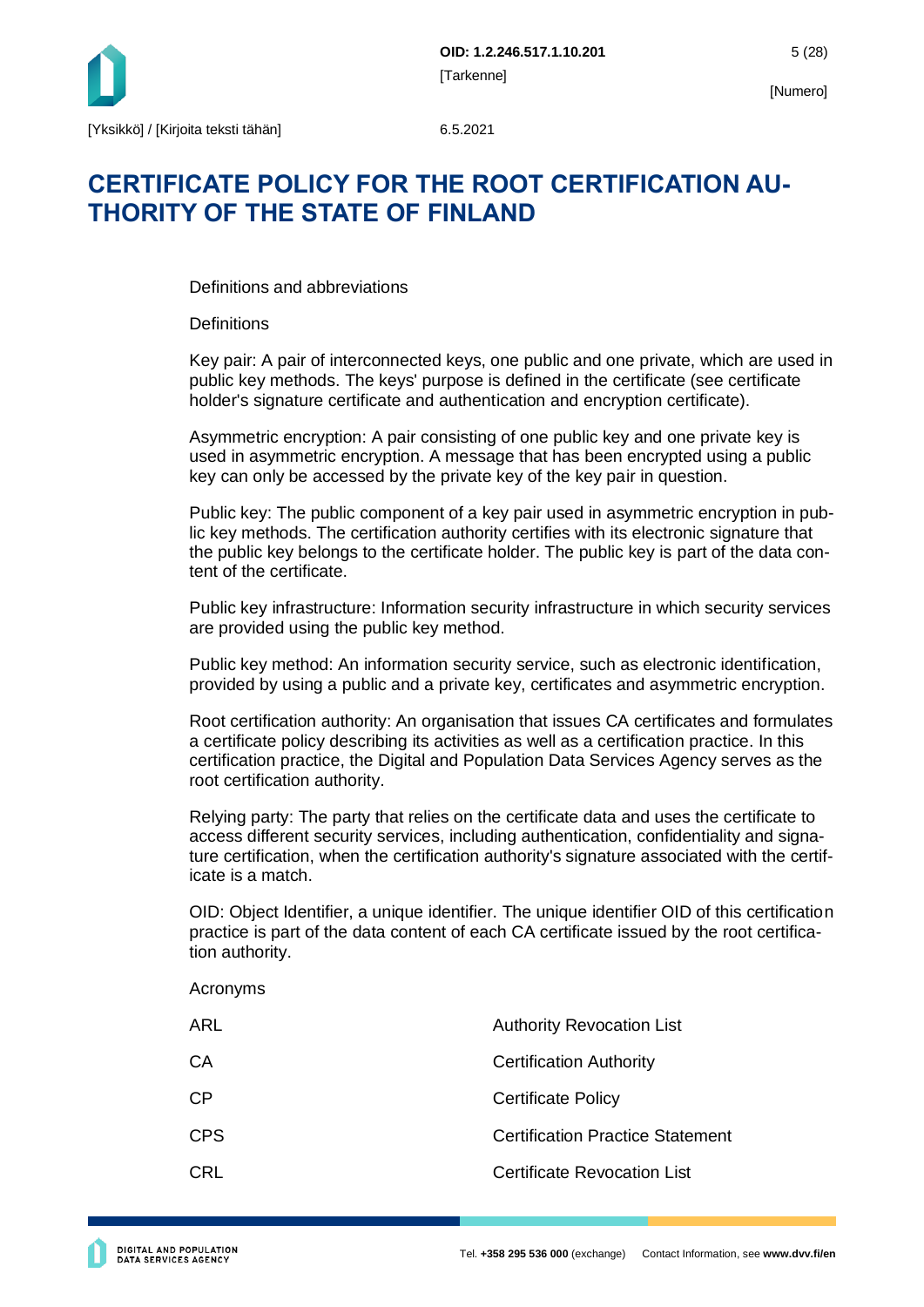| <b>FINEID</b>      | <b>Finnish Electronic Identification</b>                                                          |
|--------------------|---------------------------------------------------------------------------------------------------|
| <b>FIPS</b>        | <b>Federal Information Processing Standard</b>                                                    |
| <b>HSM</b>         | <b>Hardware Security Module</b>                                                                   |
| eID                | Electronic identification of a person                                                             |
| <b>HTTP</b>        | <b>Hypertext Transfer Protocol</b>                                                                |
| <b>ISO 27001</b>   | <b>ISO IEC 27001</b>                                                                              |
| <b>LDAP</b>        | <b>Lightweight Directory Access Control</b>                                                       |
| <b>OCSP</b>        | Online Certificate Status Protocol, an online<br>service for checking the status of a certificate |
| <b>OID</b>         | Object Identifier                                                                                 |
| <b>PDS</b><br>tion | PKI Disclosure Statement, certificate descrip-                                                    |
| <b>PKI</b>         | Public Key Infrastructure                                                                         |
| <b>RSA</b>         | Rivest, Shamir, Adleman                                                                           |
| <b>SIM</b>         | <b>Subscriber Identity Module</b>                                                                 |
| <b>DPDSA</b>       | Digital and Population Data Services Agency                                                       |

## <span id="page-6-0"></span>**1 Introduction**

DPDSA draws up a separate certificate policy for each type of certificate issued by it, and a separate certification practice statement for each technical platform. The certificate policy contains a general description of the practices, terms and conditions, responsibility allocation and other matters related to certificate usage for each type of certificate. The certification practice statement contains a detailed description of the applicable practices. Each document is identified by an OID. The documents are available online at www.fineid.fi.

This certificate policy is applied as the root certificate authority (VRK Gov. Root CA - G2) issues CA certificates.

The status and tasks of the Certification Authority have been established by the Act on the

Digital and Population Data Services Agency (304/2019), previously knowns as Population Register Centre.

## <span id="page-6-1"></span>**1.1 General points**

DPDSA offers highly secure electronic trust service and authentication certificates and associated services.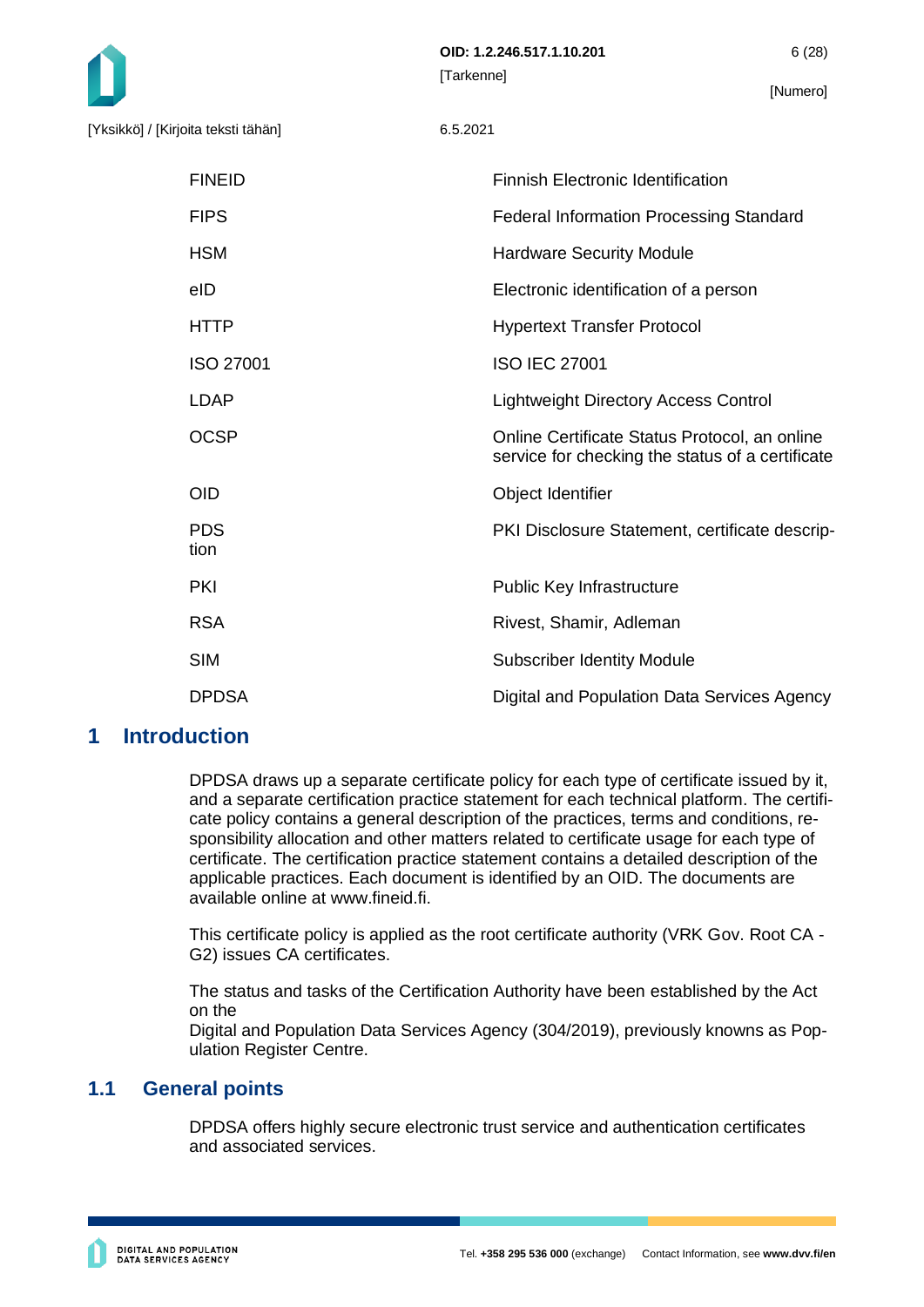

The Digital and Population Data Services Agency (DPDSA) works in the Ministry of Finance's branch of government. The DPDSA is a public authority which administers a personal data file and, under the act on the Population Information System and the certificate services of the Digital and Population data service agency (laki Digi- ja väestötietoviraston varmennepalveluista, 661/2009)", it is responsible for providing certified electronic services. As of 1 December 2010, the Digital and Population Data Services Agency also serves as the statutory certification authority for social and healthcare (act on the electronic processing of client data in social and health care (laki sosiaali- ja terveydenhuollon asiakastietojen sähköisestä käsittelystä, 159/2007), act on electronic prescriptions (laki sähköisestä lääkemääräyksestä, 61/2007). The DPDSA has provided certificate-based signature and identification devices and website certificates since 1999 and served as a signature certification authority at a level mutually accepted in Europe as of 31 March 2003. The Digital and Population Data Services Agency also provides other trust services.

The Digital and Population Data Services Agency's certificate information system and certificate services are based on the public key infrastructure (PKI). The DPDSA's certificate infrastructure consists of a certificate system, a supplier of certificate data contained in the certificate cards, a revocation list, an advisory service and a directory service. The DPDSA's activities as a certification authority include the provision of certification, directory and revocation services, registration, and the creation and individualisation of a card that contains the certificate. The DPDSA is responsible for the functioning of the certificate system as a whole, including any registration authorities and technical suppliers it may use.

The Digital and Population Data Services Agency is the root certification authority of the State of Finland and approves the certificates issued and signed by the Digital and Population Data Services Agency in accordance with the certificate policy it has published.

The Digital and Population Data Services Agency creates the root certificate of the State of Finland. The structure of trust based on the root certificate of the State of Finland is hierarchical. The Digital and Population Data Services Agency approves the certificates issued and signed by the Digital and Population Data Services Agency in accordance with the certificate policy it has published. A certification authority may be either a public or private organisation.

The DPDSA's certificate activities are based on provisions on identification and trust services laid down in Regulation (EU) No 910/2014 of the European Parliament and of the Council of 23 July 2014 on electronic identification and trust services for electronic transactions in the internal market and repealing Directive 1999/93/EC (Regulation).

The Digital and Population Data Services Agency's trust services meet the requirements contained not only in the eIDAS Regulation but also in standard EN 319 401 for qualified trust service providers and standard EN 319 411-1 for qualified trust service providers issuing certificates.

The certificates issued by the Digital and Population Data Services Agency are trust services and means of strong electronic identification in accordance with the Act on Strong Electronic Identification and Trust Services (617/2009). The DPDSA also issues other personal and software certificates within the same reliable system of the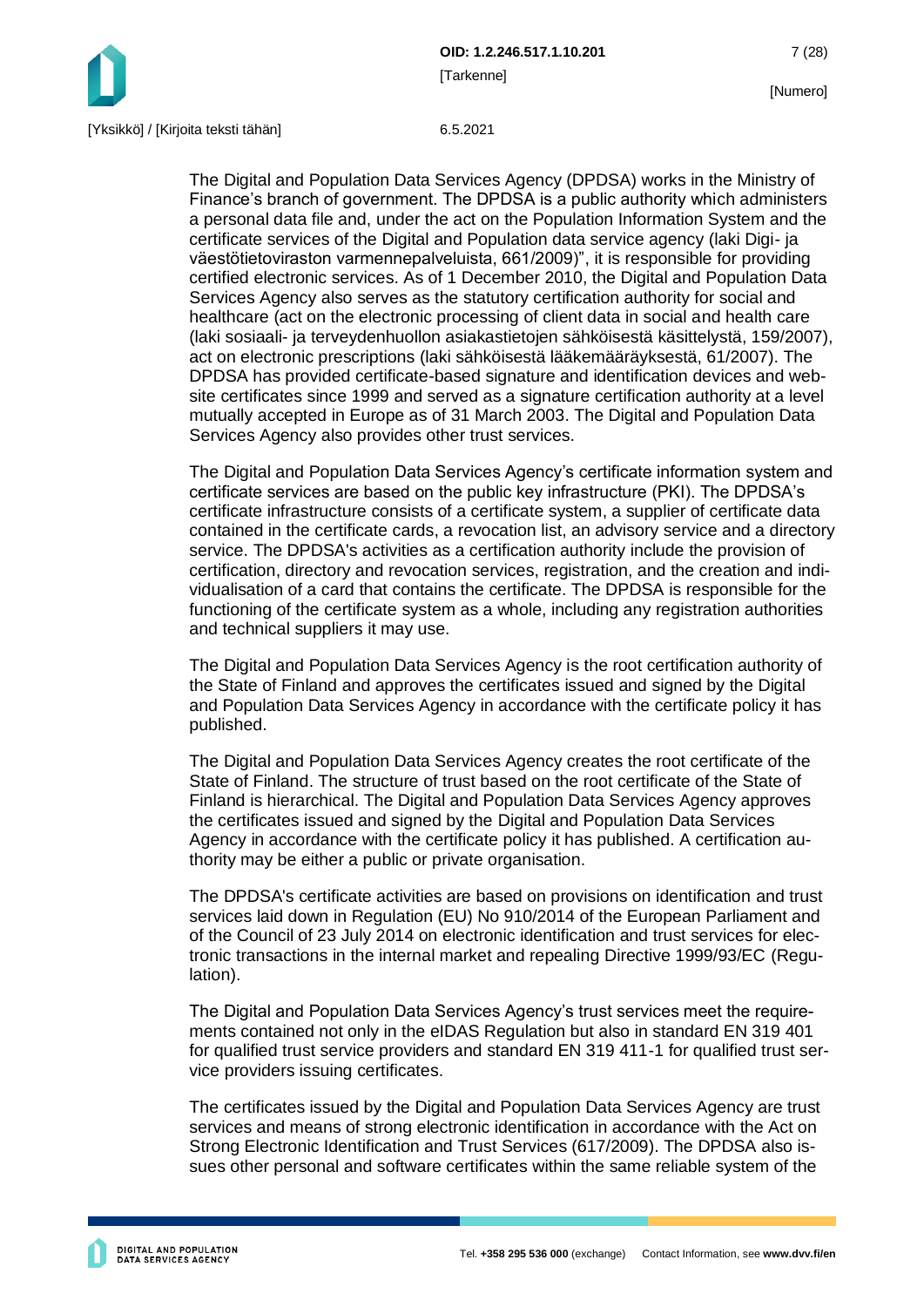

certification authority. This document describes the principles that the root certification authority follows when issuing CA certificates to either the Digital and Population Data Services Agency or some other organisation. The root certification authority does not grant end user certificates. End user certificates are issued by certification authorities certified by the root certification authority, each of which have their own certificate policies and certification practices.







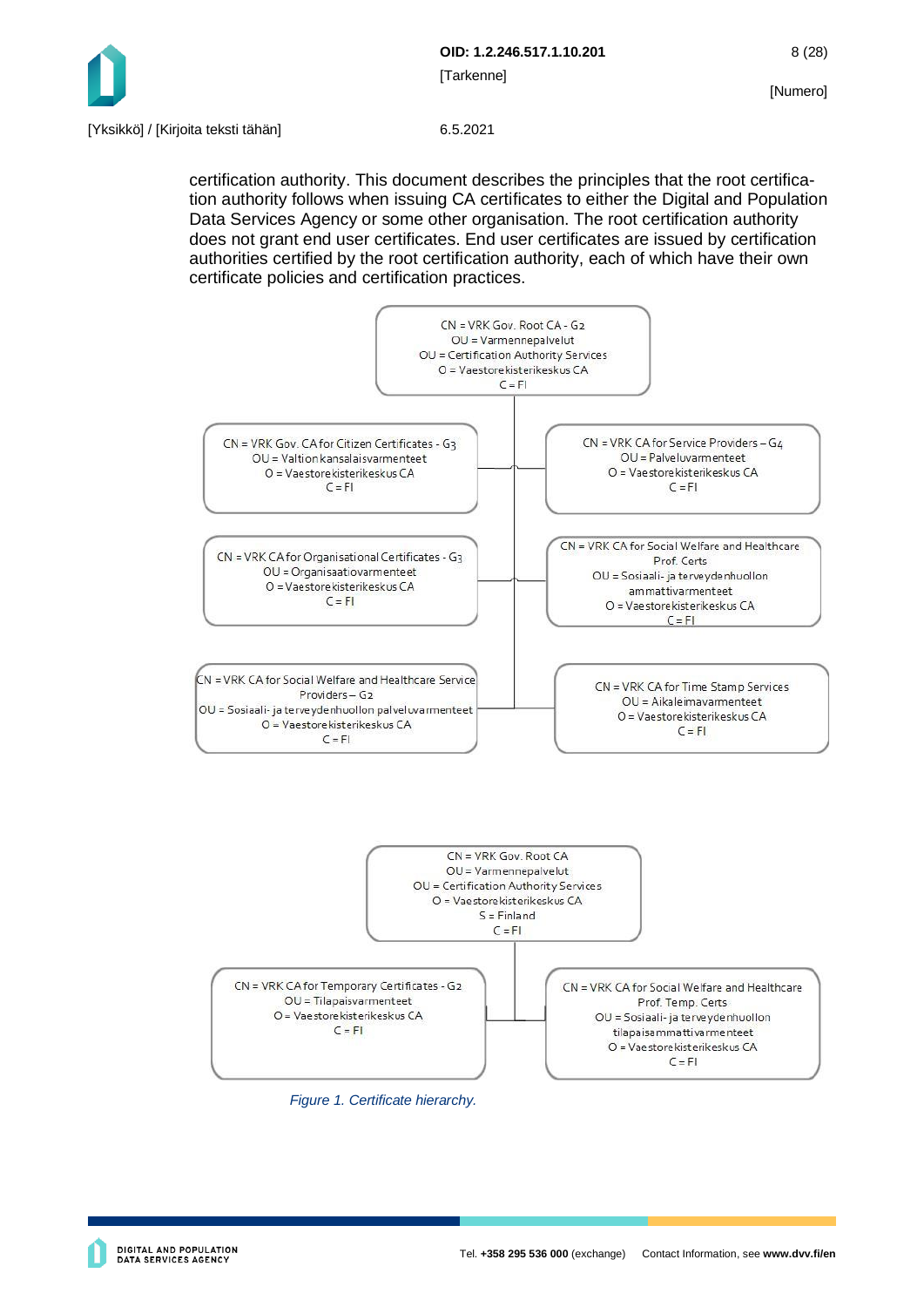

The certificate hierarchy is as follows (Figure 1 above): Root certificate:

• The Digital and Population Data Services Agency's root certificate.

CN = VRK Gov. Root CA – G2

OID: 1.2.246.517.1.10.201

- CA certificates The State's citizen certificates
	- $\circ$  CN = VRK Gov. CA for Citizen Certificates G3
	- o OID: 1.2.246.517.1.10.201.1
- Organisational certificates
	- $\circ$  CN = VRK CA for Organisational Certificates G3
- Service certificates
	- $\circ$  CN = VRK CA for Service Providers G4
	- o OID: 1.2.246.517.1.10.201.4
- Certificates for social welfare and healthcare professionals
	- o CN = VRK CA for Social Welfare and Healthcare Prof. Certs
	- $O$  OID: 1.2.246.517.1.10.201.5
- Certificates for social welfare and healthcare service providers
	- $\circ$  CN = VRK CA for Social Welfare and Healthcare Service Providers G2
	- o OID: 1.2.246.517.1.10.201.7
- Time stamp certificates
	- o CN = VRK CA for Time Stamp Services
	- $O$  OID: 1.2.246.517.1.10.201.8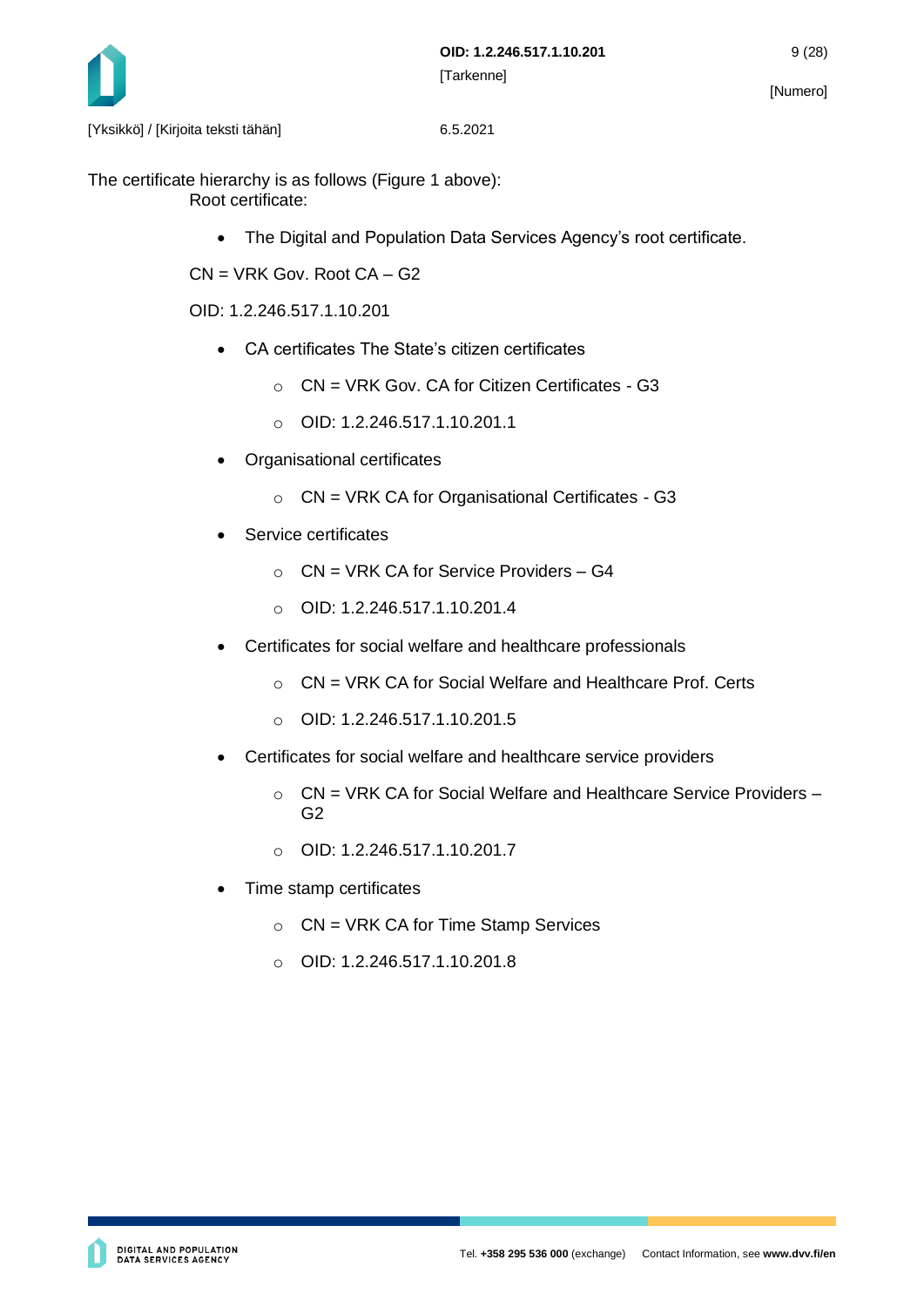

 $CN = VRK$  Gov. Root CA

OID: 1.2.246.517.1.10.1

- OID: 1.2.246.517.1.10.201.2 Temporary certificates
	- $\circ$  CN = VRK CA for Temporary Certificates G2
	- $O$  OID: 1.2.246.517.1.10.201.3
- Temporary certificates for social welfare and healthcare professionals
	- o CN = VRK CA for Social Welfare and Healthcare Prof. Temp. Certs
	- $O$  OID: 1.2.246.517.1.10.201.6

The CA certificate includes the CA's public key, name, the intended use of the certificate as well as other information necessary for the use of the certificate. The certificate data are signed electronically by the root certification authority's private key. CA certificates under this certificate policy are based on a public key infrastructure.

A private key that matches the public key in the CA certificate is used to sign electronically all end user certificates that are issued and revocation lists that are published. The party relying on the CA certificate may verify its authenticity and integrity on the basis of the root certificate.

The Digital and Population Data Services Agency's Certificate Policy and Certification Practice documents have unique identifiers (OIDs).

The Digital and Population Data Services Agency draws up a separate certificate policy for the root certification authority as well as (a separate certificate policy or one) for each type of CA certificate issued by the root certification authority.

The Certificate Policy contains a general description of the practices, terms and conditions, responsibility allocation and other matters related to certification in the Digital and Population Data Services Agency's certification activities. The Certification Practice Statement contains a detailed description of the applicable practices.

## <span id="page-10-0"></span>**1.2 Identifiers**

The title of this certificate policy is the Certificate Policy for the Root Certification Authority of the State of Finland and its unique identifier is OID 1.2.246.517.1.10.201.

The certificate policy and the certification practice statement are available at www.fineid.fi.

## <span id="page-10-1"></span>**1.3 The root certification authority and the range of application of CA certificates**

The root certification authority provides certificate services according to the terms and conditions specified in this certificate policy and guarantees their functioning in accordance with Chapter 2.2.1 on the responsibilities of the root certification authority. The root certification authority is responsible for the functioning of the CA certificate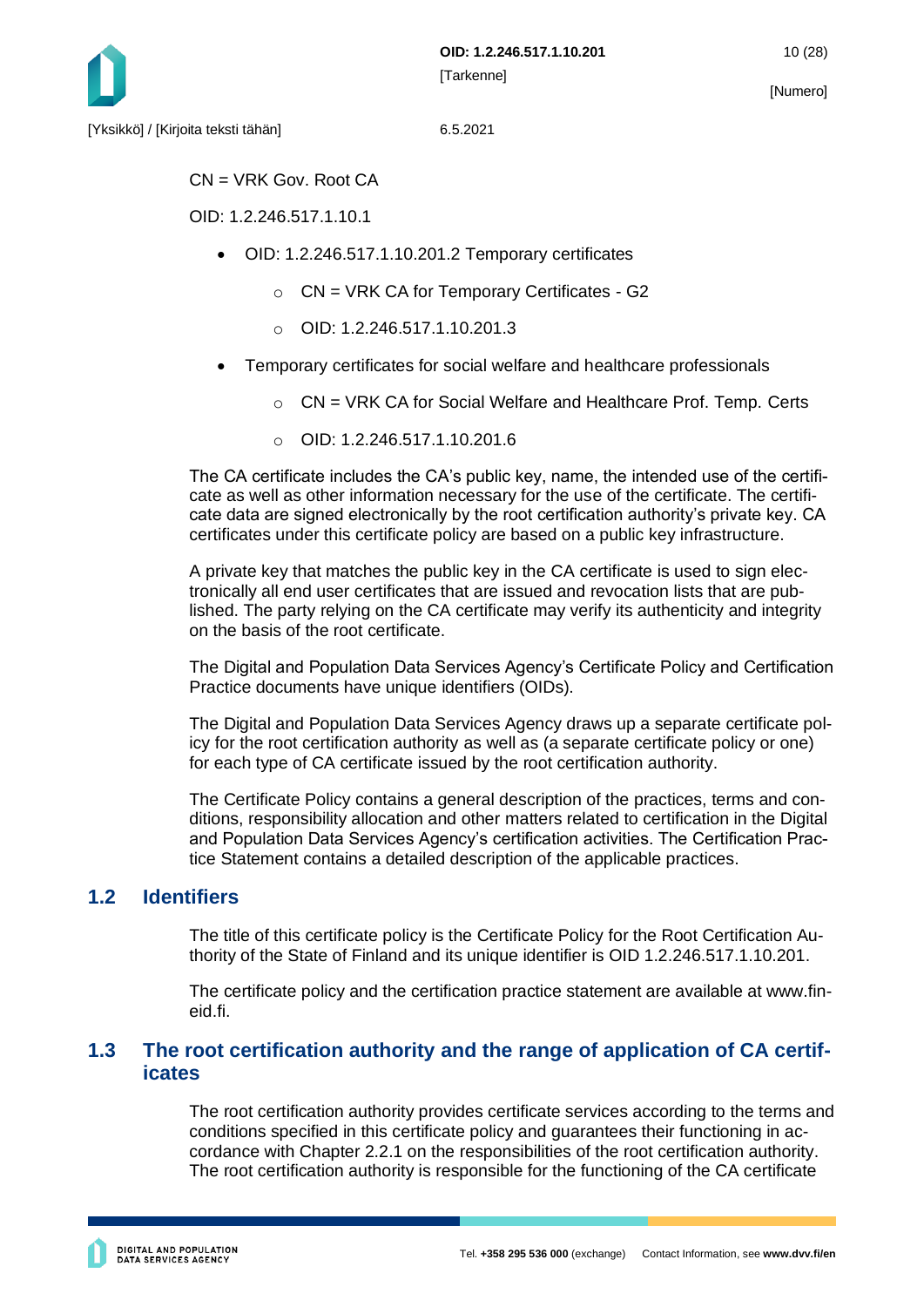

system as a whole, including any registration authorities and technical suppliers it may use. This certificate policy has been registered by the Digital and Population Data Services Agency. The Digital and Population Data Services Agency is the root certification authority of the State of Finland. The certificates are issued by the Digital and Population Data Services Agency, an authority that maintains a personal data file and provides the suomi.fi services and certificate services. Under the act on the Population Information System and the certificate services of the Population Register Centre, its task is to provide certificate services for e-service use. The DPDSA's Certificate Service is comprised of the following functions:

## <span id="page-11-0"></span>**1.3.1 Root certification authority**

The task of the root certification authority is to:

- issue CA certificates
- ensure the accuracy of the data content of the certificates issued by it
- provide certificate and directory services in accordance with its certificate policy and certification practice statement, and certification revocation services
- revoke certificates and publish certificate revocation lists.

### <span id="page-11-1"></span>**1.3.2 Registration authority**

The root certification authority is responsible for all tasks related to the registration of CA certificates.

The registration authority identifies CA certificate applicants in accordance with the certification practice statement.

### <span id="page-11-2"></span>**1.3.3 Directory service**

The directory service is a public Internet service which can be used to retrieve all CA certificates issued by the root certification authority and the certification authority's latest revocation list. The directory service is available on the ldap.fineid.fi server in a public service.

### <span id="page-11-3"></span>**1.3.4 CA certificate holder organisation**

This certificate policy describes the root certification authority's procedure for issuing CA certificates for the use of the Digital and Population Data Services Agency or some other organisation.

The CA certificate holder organisation must comply with the root certification authority's Certificate Policy and Certification Practice Statement.

### <span id="page-11-4"></span>**1.3.5 Trusting a CA certificate**

The party relying on a CA certificate is a person or an organisation that trusts the CA certificate data. The trusting party must verify that the CA certificate is valid and not on a revocation list.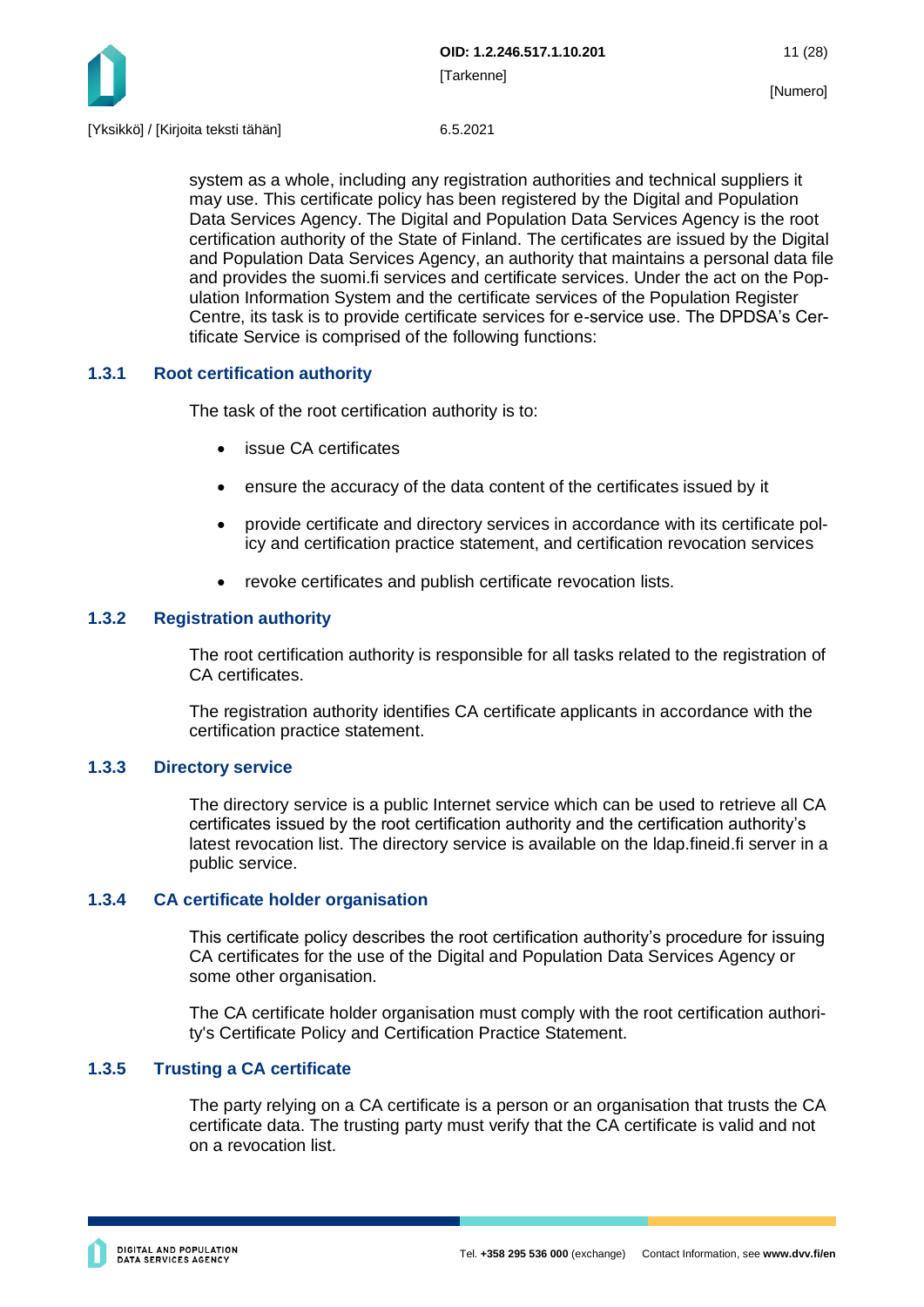

## <span id="page-12-0"></span>**1.3.6 Using a CA certificate**

In accordance with this certificate policy, the root certification authority issues CA certificates as described in the certification practice statement for the relevant CA certificate. The intended uses of a CA certificate may include signing the certificates issuing citizen certificates and signing the certificate revocation list.

The Certificate Policy and Certification Practice Statement contain requirements related to the obligations of the root certification authority, a registration authority, a CA certificate holder and a relying party as well as matters related to legislation and dispute resolution.

## <span id="page-12-1"></span>**1.4 Contact details**

### <span id="page-12-2"></span>**1.4.1 Organisation administering the certificate policy**

This certification practice statement was registered by the Digital and Population Data Services Agency. The centre is responsible for the administration and updating of this certificate policy.

Copyright under this certificate policy belongs to Digital and Population Data Services Agency.

### <span id="page-12-3"></span>**1.4.2 Contact person**

Questions regarding this Certificate Policy should be addressed to:

### **Digital and Population Data Services Agency**

| P.O. Box 123 (Lintulahdenkuja 2) | Tel. +358 295 535 001 |
|----------------------------------|-----------------------|
| 00531 Helsinki                   | Fax. +358 9 876 4369  |
| Business ID: 0245437-2           | kirjaamo@dvv.fi       |

## **Digital and Population Data Services Agency (DPDSA) Certificate Services**

P.O. Box 123

FI-00531 Helsinki

www.fineid.fi

## <span id="page-12-4"></span>**2 General terms**

This certificate policy is effective as of 1 January 2020. The modification and publication procedure of the policy is described in Chapter 8 of this document.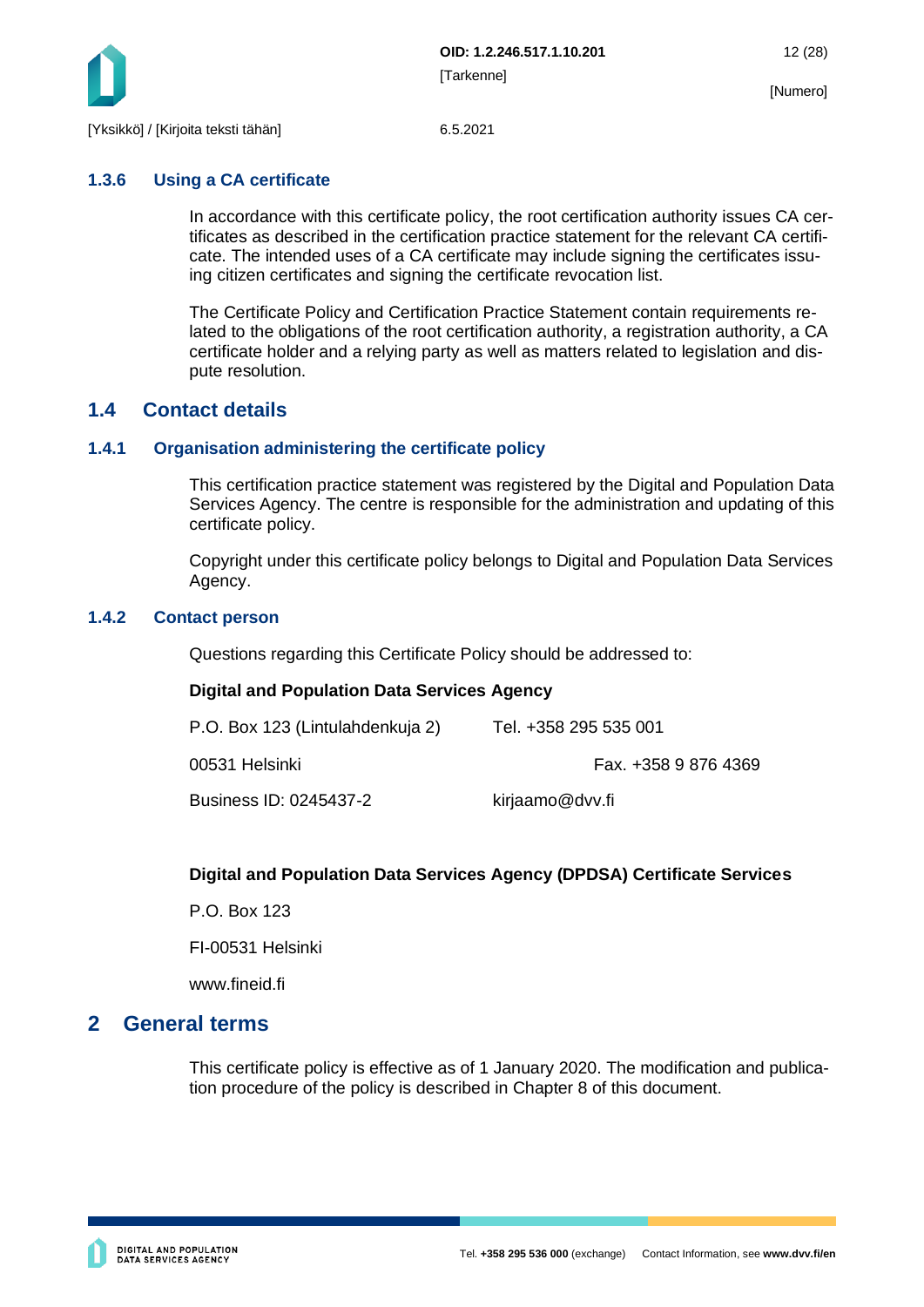

## <span id="page-13-0"></span>**2.1 Obligations**

## <span id="page-13-1"></span>**2.1.1 The obligations of the root certification authority**

- The root certification authority shall act in compliance with current legislation.
- The root certification authority performs its duties carefully, reliably and appropriately.
- The root certification authority must have the necessary technical capabilities, financial resources and ability to cover its liability for damages.
- The Digital and Population Data Services Agency may also issue a certificate for its own purposes. In this case, it complies with the same requirements as other organisations.
- The root certification authority is responsible for all areas of the certification activity, including the reliability and functioning of the services and products produced by any technical suppliers or persons who assist the root certification authority.
- The root certification authority draws up and maintains a Certificate Policy which describes at a general level the procedures for issuing, maintaining and managing CA certificates, the terms and conditions, the allocation of responsibilities, and other matters related to the use of CA certificates.
- The root certification authority draws up and maintains certification practice statements which describe how the root certification authority applies its certificate policy.
- The root certification authority complies with the certificate policy and certification practice statement requirements.
- The root certification authority makes the certificate policy and the certification practice statement publicly available.
- The root certification authority shall employ sufficient staff with the expertise, experience and competence required for producing certificate services.
- The root certification authority shall use reliable systems and products protected against unauthorised use.
- The root certification authority keeps publicly available information regarding its root certificates and certificate activities, based on which the operation and reliability of the root certification authority can be assessed.
- The root certification authority complies with the certificate policy and the certification practice statement in registration.
- The root registration authority identifies the CA certificate applicant reliably as described in the certification practice statement, ensuring that the applicant's information is carefully verified.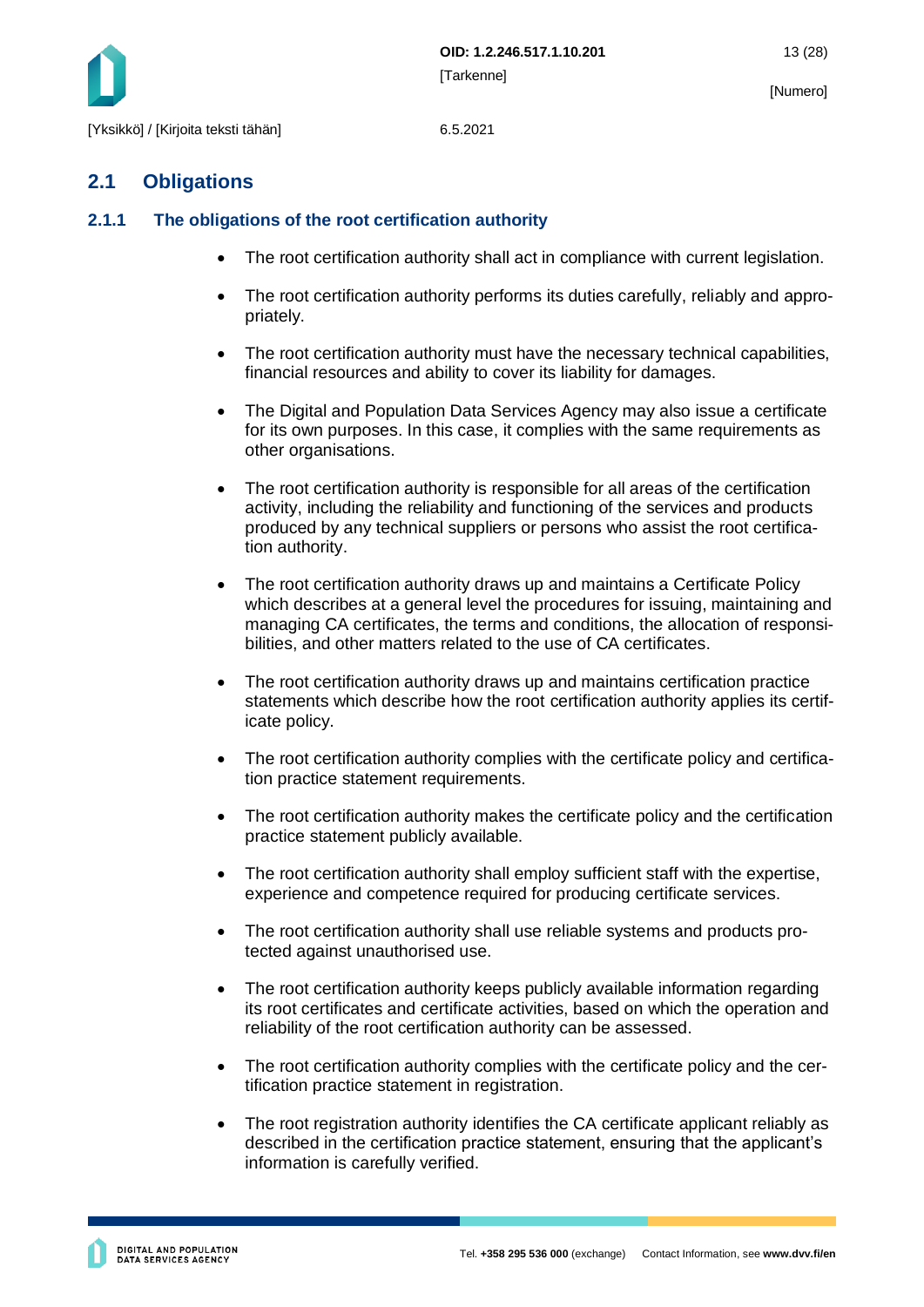

• The root registration authority shall see to the careful handling and confidentiality of the data.

#### <span id="page-14-0"></span>**2.1.2 The obligations concerning the CA certificate holder organisation**

The intended use of the CA certificate is described in the certification practice statement for the relevant CA certificate. The certificate may only be used for the intended purpose.

An organisation that holds a CA certificate is responsible for ensuring that the data provided in the certificate application is correct.

The CA certificate holder organisation must store their private key in a secure environment and make every effort to prevent its loss, disclosure to outsiders, modification or unauthorised use.

The CA certificate holder organisation must notify the root certification authority immediately if it knows or suspects that the CA certificate holder's private key has been compromised. The root certification authority will then revoke the CA certificate in question and publish it on the revocation list.

#### <span id="page-14-1"></span>**2.1.3 Responsibilities of the party relying on a CA certificate**

The root certification authority shall comply with the certificate policy and certification practice statement in issuing CA certificates.

A relying party may trust the CA certificate in good faith after verifying that the CA certificate is valid and not placed on the revocation list. The trusting party must check the validity of the CA certificates before accepting them. In order to reliably verify the validity of a CA certificate, the party relying on the certificate must comply with the following procedure for revocation list checks.

If a party relying on the CA certificate downloads the revocation list from a directory, it must verify the authenticity and integrity of the revocation list by checking the list's electronic signature. In addition, the validity period of the revocation list must be checked.

If the most recent revocation list cannot be retrieved from the directory because of hardware or directory service malfunction, no certificate should be accepted if the validity period of the last retrieved revocation list has expired. All CA certificate and end user certificate approvals after the validity period are at the risk of the party trusting the CA certificate.

### <span id="page-14-2"></span>**2.1.4 Obligations pertaining to the publishing of a CA certificate**

CA certificates are published in a generally available public directory, and revoked CA certificates on a revocation list where a party trusting the certificate must check its validity.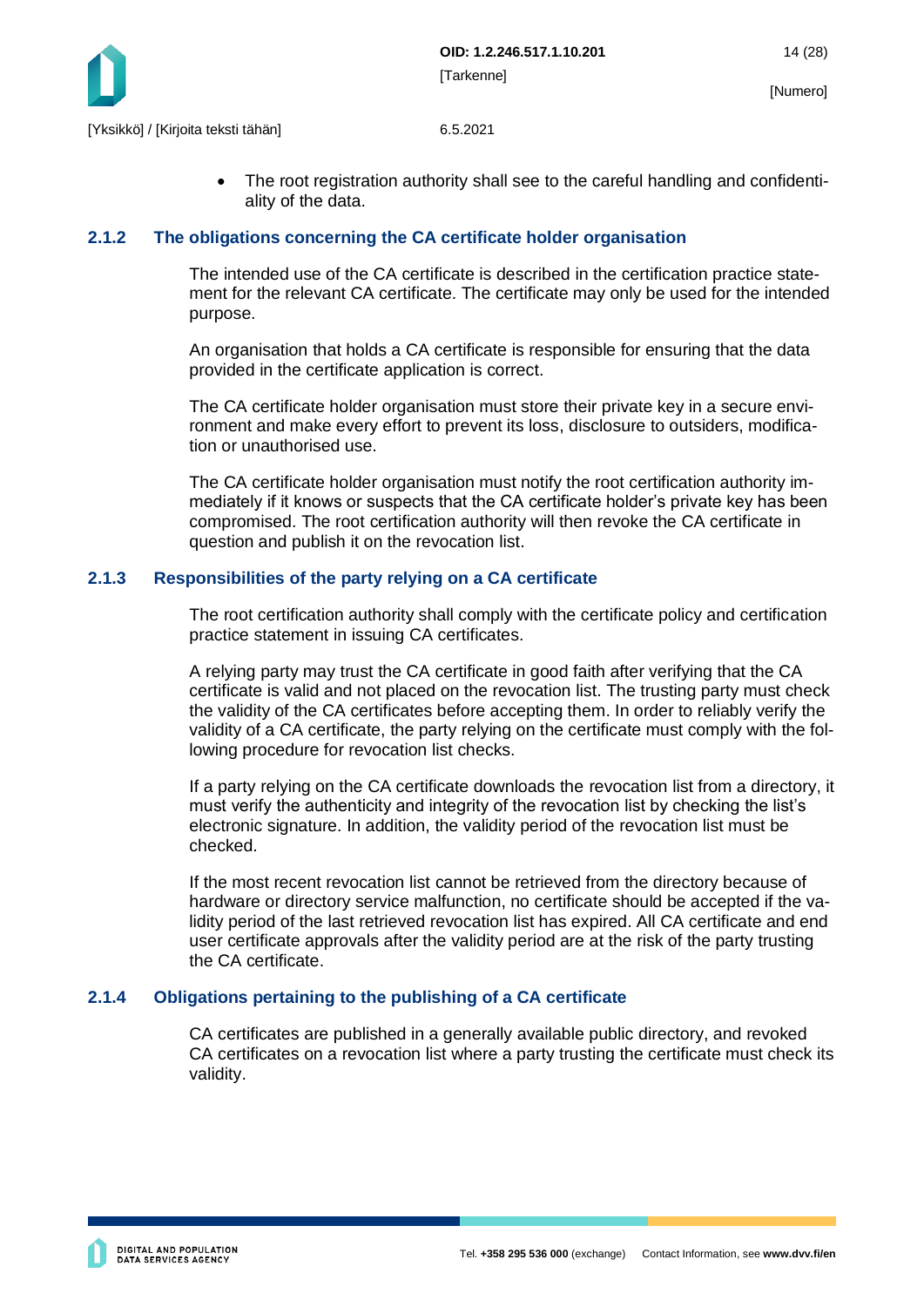

## <span id="page-15-0"></span>**2.2 Liabilities**

### <span id="page-15-1"></span>**2.2.1 Root certification authority's responsibilities**

The Digital and Population Data Services Agency as a root certification authority is liable for the safety of the entire certificate system. The root certification authority is liable for services it has commissioned as if for its own.

The root certification authority ensures that the CA certificate will be available from the time it is handed over for its entire period of validity, unless the CA certificate has been reported to the revocation list.

The root certification authority ensures that the CA certificate has been released according to agreement to the organisation identified as required by the CA certificate.

The root certification authority ensures that the right CA certificate is put on the revocation list and that it appears on the revocation list in the time specified in this certification practice statement.

### <span id="page-15-2"></span>**2.2.2 Registration authority's responsibilities**

The root certification authority serves as the CA certificate's registration authority. The root certification authority is liable for the damages pertaining to registration in accordance with this section.

The Digital and Population Data Services Agency may also issue a certificate for its own purposes. In this case, it complies with the same requirements as other organisations.

### <span id="page-15-3"></span>**2.2.3 CA certificate holder organisation's responsibilities**

The CA certificate holder organisation is responsible for the use of the certificate, for the legal actions taken with it and the financial consequences of the legal actions.

The CA certificate holder organisation's responsibility for the certificate use ends when it has provided the root certification authority with the information on revoking the certificate in accordance with the agreement concerning the issue of the CA certificate. To end the responsibility of the CA certificate holder organisation, the revocation request must be made immediately after giving the reason for making the request.

### <span id="page-15-4"></span>**2.2.4 Responsibilities of a party relying on a CA certificate**

A party relying on a CA certificate may not trust the correctness of a CA certificate in good faith if the validity of the certificate has not been checked against the revocation list. Accepting the CA certificate in the above cases releases the Digital and Population Data Services Agency from liability and responsibility. A party trusting a CA certificate must verify that the certificate issued corresponds to its intended use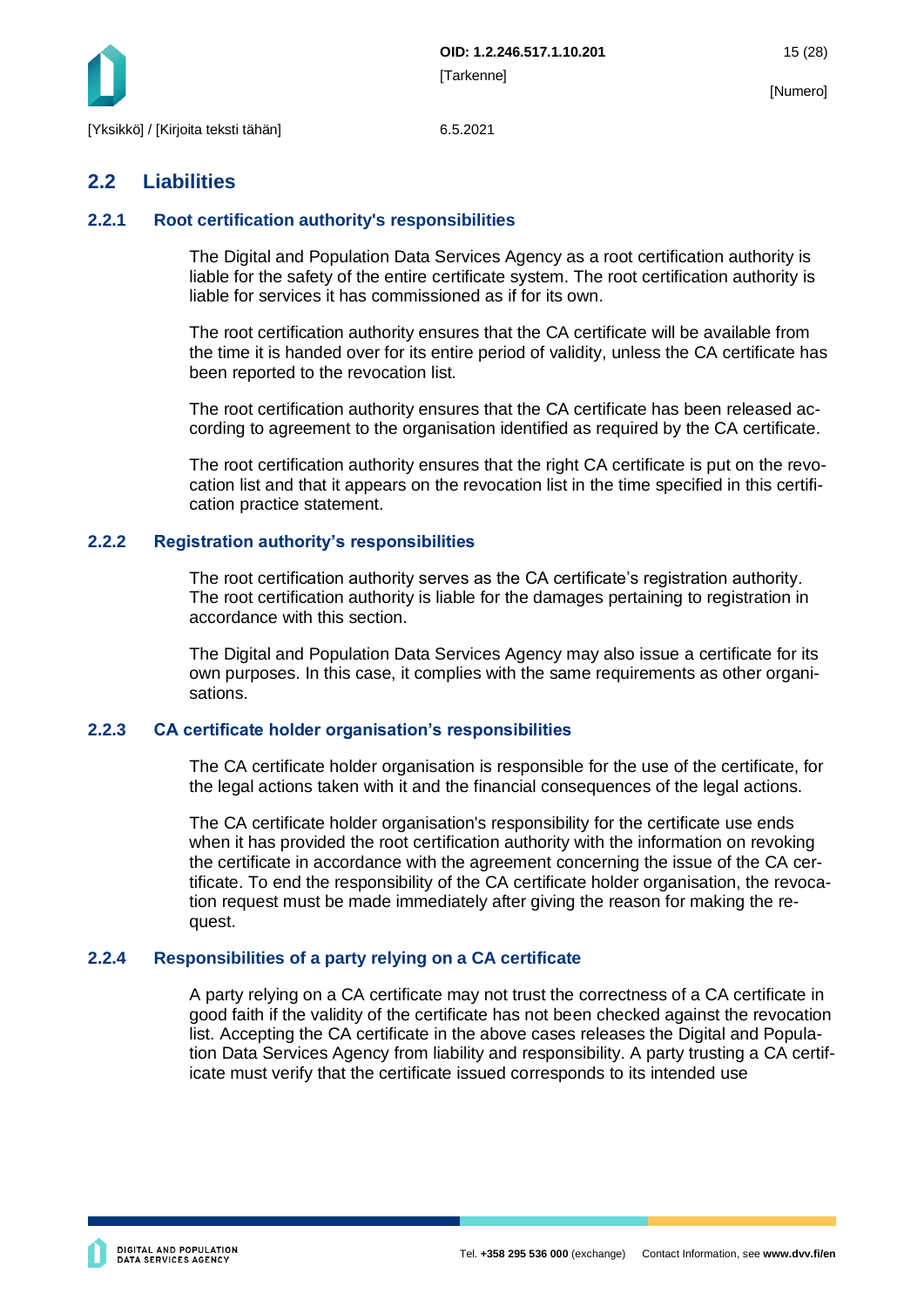

## <span id="page-16-0"></span>**2.2.5 Limitations of liability**

The root certification authority is not liable for damages and costs caused by the disclosure of a CA certificate holder organisation's private key unless the disclosure is the direct result of the root certification authority's actions.

The root certification authority is not liable for indirect or consequential damage caused to the CA certificate holder organisation. Neither is the root certification authority liable for indirect or consequential damages incurred by other partners of the relying party or the certificate holder organisation.

The root certification authority is not responsible for the operation of public telecommunication connections, such as the Internet, or for the inability to execute a legal transaction because of the non-functionality of a device or software used by the CA certificate holder organisation or for the use of a CA certificate in contradiction to its intended use.

The root certification authority has the right to develop the certificate service. The root certification authority is not liable to compensate the CA certificate holder organisation or a relying party for any expenses caused by the root certification authority's development work.

The root certification authority has the right to interrupt the certificate service for modifications or maintenance. Modifications and maintenance concerning the revocation list will be announced in advance.

The root certification authority is not liable for errors in the online service or application based on the CA certificate or any expenses arising from them.

The CA certificate holder organisation's responsibility for certificate use ends when a representative of the organisation has provided the root certification authority with the information required to revoke the certificate. You should make the revocation request immediately after you have noticed the reason for making the request.

## <span id="page-16-1"></span>**2.3 Financial liability**

### <span id="page-16-2"></span>**2.3.1 Root certification authority**

Related to its activities, the root certification authority carried liability for damages based on cooperation agreements as well as obligations according to issued provisions.

### <span id="page-16-3"></span>**2.3.2 Other parties**

A party trusting a CA certificate may trust the correctness of the certificate if they have verified that the CA certificate has not been included in a revocation list, the validity of the CA certificate has not expired and the certificate signature has been verified. The root certification authority is responsible for the CA certificate before reporting the certificate to the revocation list in accordance with the root certification authority's commitments in this certificate policy and the certification practice statement on CA certificates.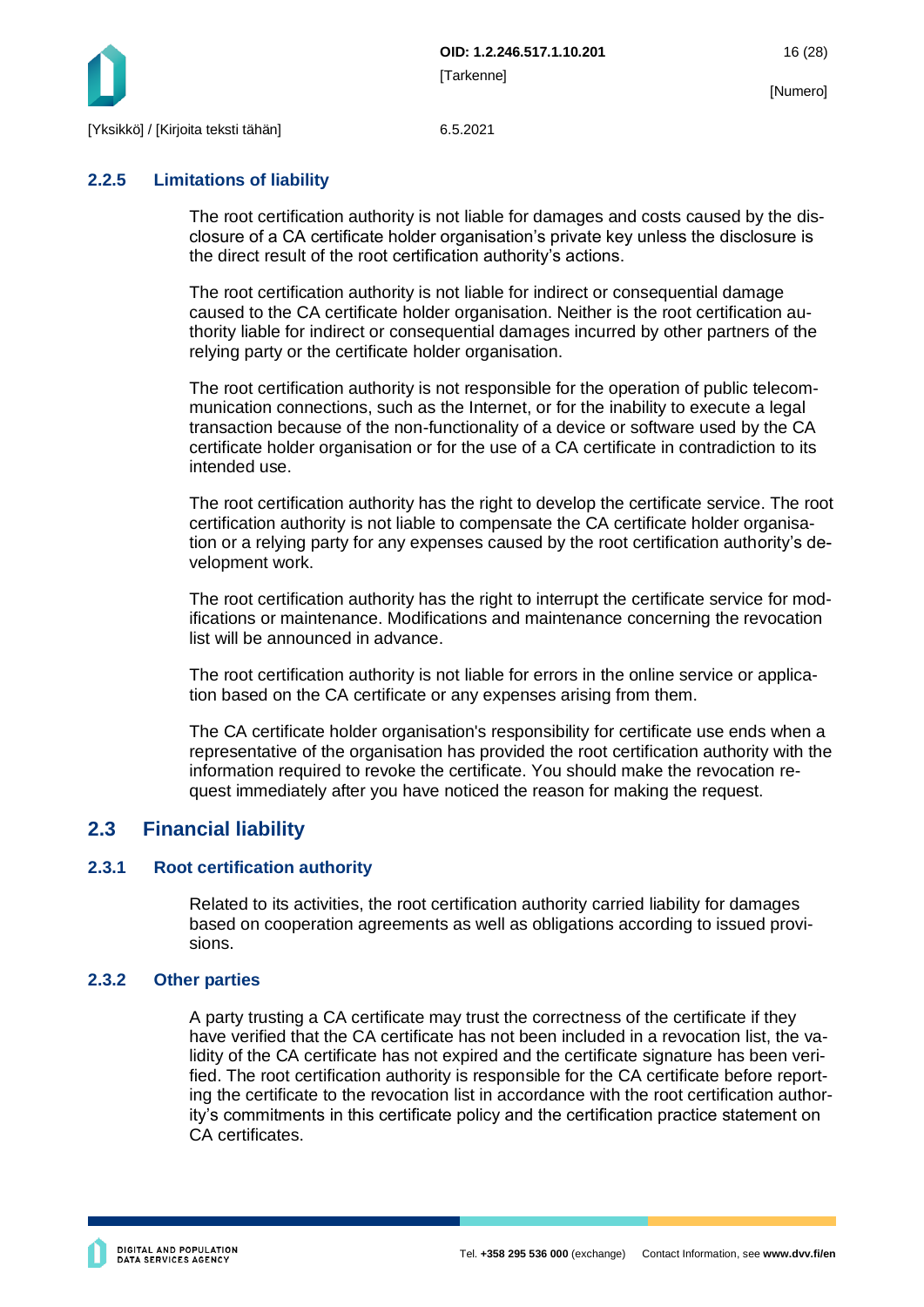

## <span id="page-17-0"></span>**2.3.3 The root certification authority's financial administration**

The certificate services produced by the Digital and Population Data Services Agency, which acts as the root certification authority, are covered by a financial administration system and supervision as has separately been set forth. The Digital and Population Data Services Agency is an agency subject to net budgeting operating under the Ministry of Finance. Some two thirds of its expenditure are covered by the fees collected for its services. The arrangements for financial management of the Digital and Population Data Services Agency is based on the acts and decrees that govern central government finances and regulations issued by the Ministry of Finance and the State Treasury. The National Audit Office is responsible for regularly inspecting the activities of the Digital and Population Data Services Agency. In addition, its performance is reviewed from the points of view of effectiveness, economy and productivity.

## <span id="page-17-1"></span>**2.4 Interpretation and implementation**

### <span id="page-17-2"></span>**2.4.1 Applicable legislation**

The root certification authority complies with the valid Finnish legislation in its certificate service activities.

The position of Digital and Population Data Services Agency is prescribed in the act on the Digital and Population Data Services Agency (304/2019).

### <span id="page-17-3"></span>**2.4.2 Settling of disputes**

When granting certificates, the root certification authority is responsible that the CA certificates fulfil the requirements set in this certificate policy.

Any disputes shall be settled according to Finnish law. Valid legislation is adhered to in settling appeals and disputes, in administrative supervision and implementation of law.

## <span id="page-17-4"></span>**2.5 Fees**

This section specifies the fees related to the use of a CA certificate issued by the Digital and Population Data Services Agency.

### <span id="page-17-5"></span>**2.5.1 Issuing and renewing a CA certificate**

CA certificates are applied from the Digital and Population Data Services Agency. A certificate is always issued against a new application, following the identification procedure specified in the Certification Practice Statement. The price of the CA certificate is based on the valid annual fee indicated in the Digital and Population Data Services Agency's service price list.

## <span id="page-17-6"></span>**2.5.2 Fees related to the use of a CA certificate**

The root certification authority does not separately charge the CA certificate holder for the use of the certificates, the revocation service or a public directory. The price of the CA certificate is based on the valid annual fee indicated in the Digital and Population Data Services Agency's service price list.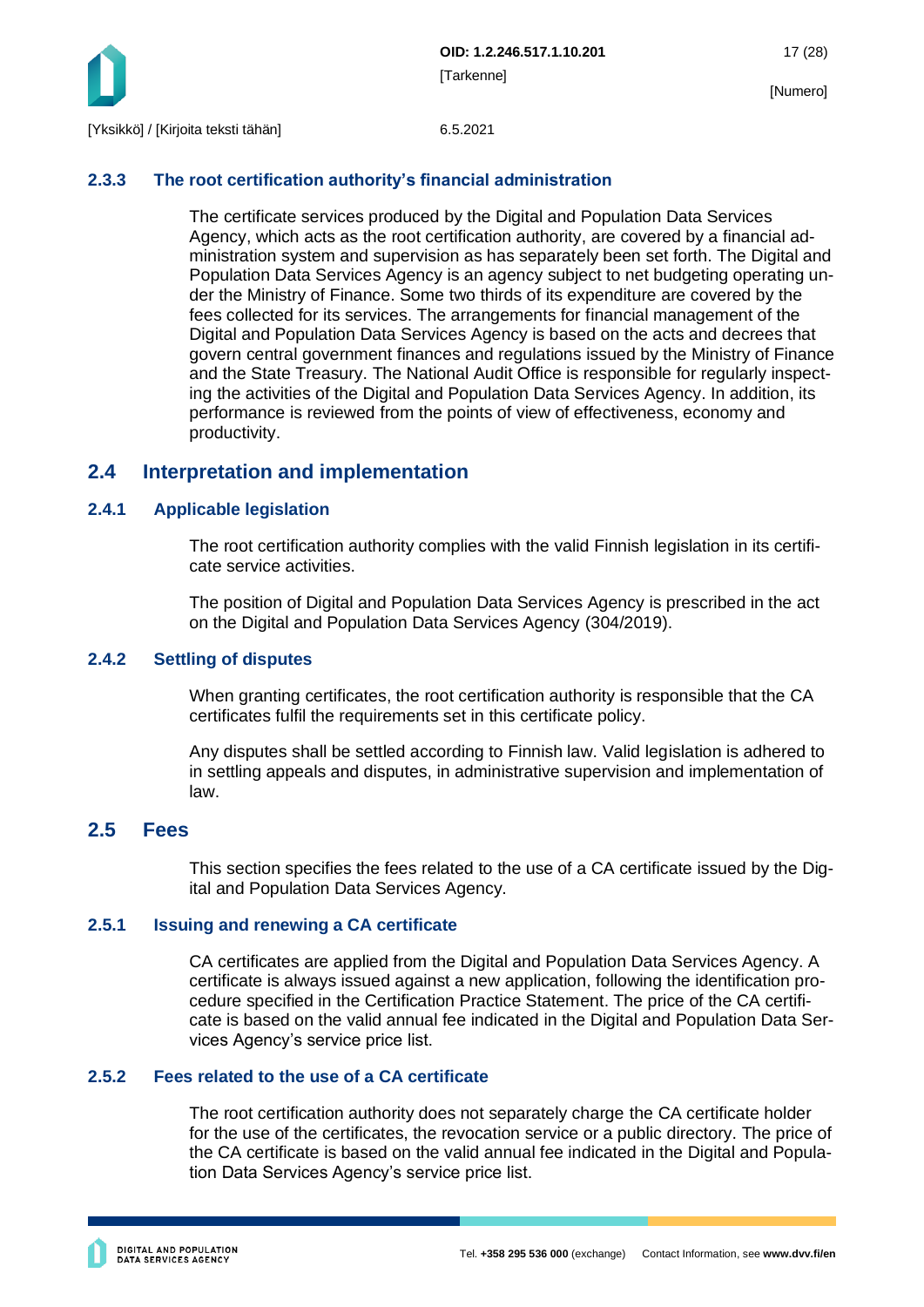

Individual online service providers may charge a separate fee for the use of their services.

#### <span id="page-18-0"></span>**2.5.3 Fees related to the revocation of a CA certificate**

Reporting a CA certificate to the revocation list is free of charge. Retrieving revocation lists from the directory and checking the validity of CA certificates against the revocation list are also free of charge.

## <span id="page-18-1"></span>**2.6 Publishing and availability of data**

#### <span id="page-18-2"></span>**2.6.1 Publication of CA certificate data**

The root certification authority publishes all CA certificates and revocation lists in a public directory with open access. The Digital and Population Data Services Agency publishes the Certificate Policy, the Certification Practice Statements, the PDSs and other public documents pertaining to the production of certificate services on its website.

#### <span id="page-18-3"></span>**2.6.2 Publication frequency**

The CA certificate is published in a public directory where it will remain accessible for the duration of its validity. The root certification authority publishes a revocation list that is valid for one year since its publication. This revocation list is updated once a year or as necessary with a new one.

#### <span id="page-18-4"></span>**2.6.3 Availability of data**

Access to the directory and the revocation list data is open. The FINeID specifications, Certificate Policies and Certification Practice Statements published by the Digital and Population Data Services Agency can be accessed on the Centre's website.

### <span id="page-18-5"></span>**2.6.4 Repositories**

The data published by the Digital and Population Data Services Agency, which acts as the root certification authority, is available on the Centre's website. Any non-public certificate system data is saved in the Digital and Population Data Services Agency's repository. A root certification authority's data is archived according to the authority's valid archiving rules.

## <span id="page-18-6"></span>**2.7 Information security audit**

### <span id="page-18-7"></span>**2.7.1 Audit frequency**

As the root certification authority, the Digital and Population Data Services Agency carries out information security audits that cover the facilities, hardware and activities of the holder organisation as appropriate. An audit is carried out at least once a year and at the start of each new contract period. In its audit procedure, the Digital and Population Data Services Agency adheres to the practices set out in the ISO 27001 information security management standard.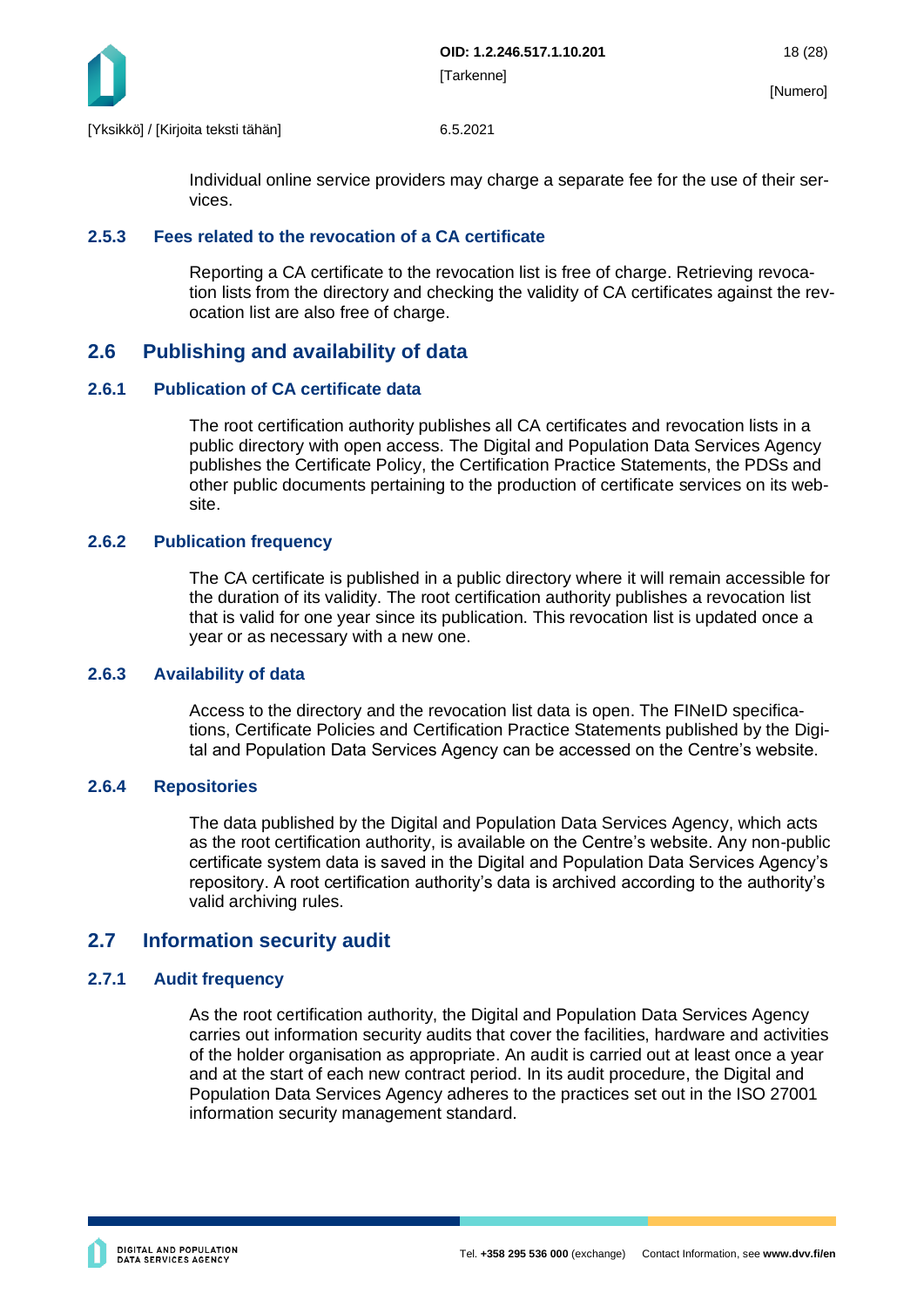

Audits are carried out to determine the certification authority's compliance with the agreement, taking into account the requirements of information security management standards. Certificate authorities are generally assessed on the basis of ISO 27001.

## <span id="page-19-0"></span>**2.8 Publication of data**

## <span id="page-19-1"></span>**2.8.1 Information published by the root certification authority**

The data in the certificate system will not be published or disclosed unless the disclosure of data is based on the regulations on information disclosure set forth in the Personal Data Act, the Act on the Openness of Government Activities, the Act on the Population Information System and on the Certificate Services of the Population Register Centre or the Act on Strong Electronic Identification and Trust Services or for purposes set forth in the certificate policy or CA certification practice statement.

The data of the public directory and the revocation list are public, as are the certification practice statements and the data specified in the certificate policy and the published FINeID specifications.

The start and expiration date/time of the validity period of a CA certificate are stored in the certificate. CA certificates revoked during their validity period are published on a publicly available revocation list.

The data disclosed to authorities is specified according to the valid legislation.

The data in the certification system is only disclosed to the purposes referred to in this section.

### <span id="page-19-2"></span>**2.8.2 Other principles concerning disclosure of information**

In terms of the certification authority's reliability, it is essential that the Digital and Population Data Services Agency takes all possible measures to see to the secrecy of confidential material it obtains in connection with the certificate activities and to the good administration of data unless otherwise required by legislation pertaining to the right of authorities to obtain information on the operation of the certificate system.

Digital and Population Data Services Agency conforms to the Personal Data Act and specific legislation in the processing of personal data. The Digital and Population Data Services Agency has prepared policy rules for the processing of personal data in connection with both information disclosure and with the certificate activities. Special care must be taken when processing personal data.

## <span id="page-19-3"></span>**2.9 Intellectual property rights**

The Digital and Population Data Services Agency owns all data pertaining to the certificates and documentation and the certificates issued by it in accordance with the technical terms of delivery. Digital and Population Data Services Agency has full ownership and utilisation rights to this certification practice statement and CA certificate policy.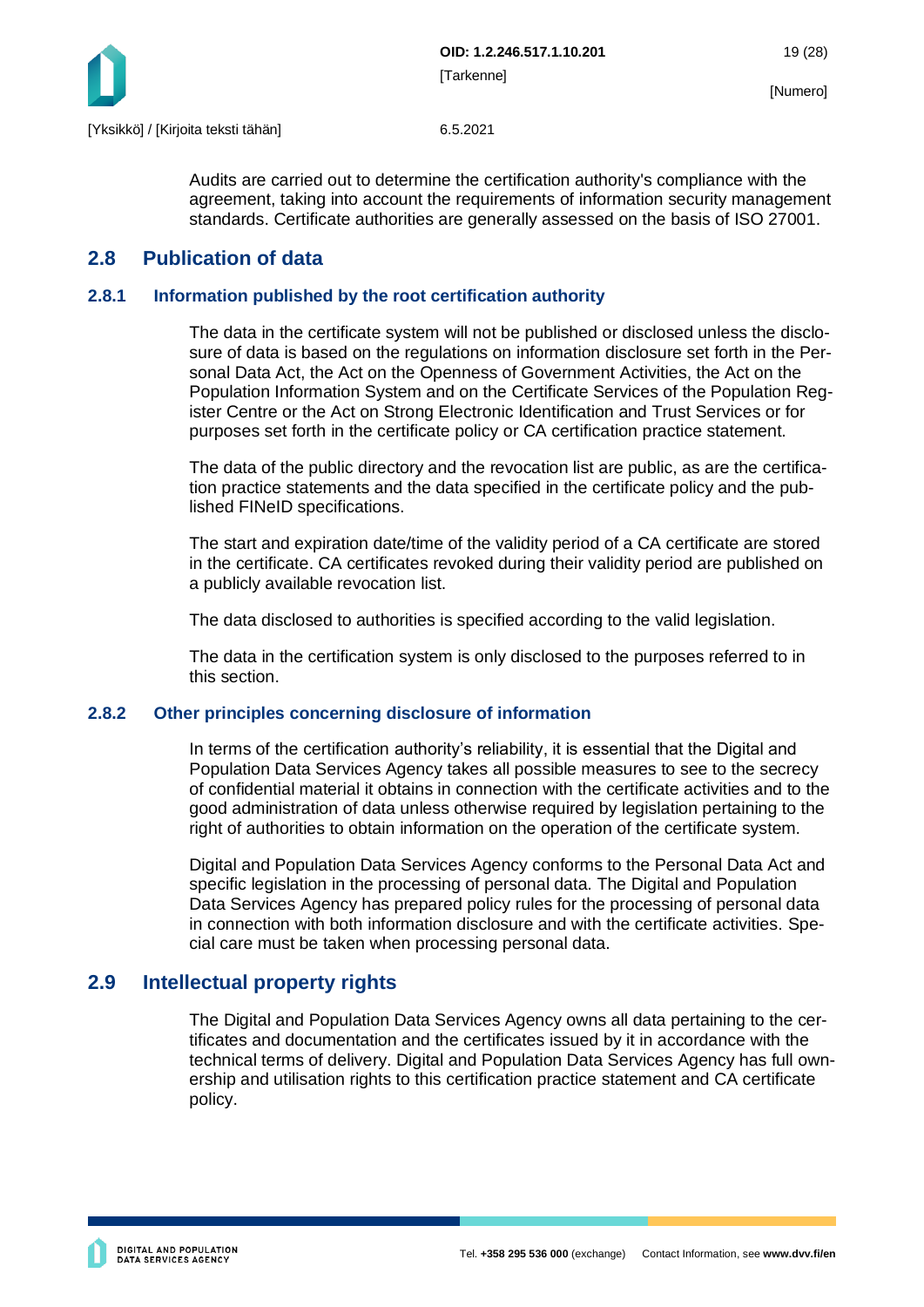

## <span id="page-20-0"></span>**3 Identification of CA certificate applicant**

## <span id="page-20-1"></span>**3.1 Registration**

Sections 4.1–4.3 present the procedures and processes that are adhered to in the identification and authentication of CA certificate applicants.

The rights and responsibilities of a CA certificate applicant are stated in the agreement on CA certificate provision between the root certification authority and CA certificate holder organisation.

The agreement clearly states that the CA certificate applicant accepts the creation of the CA certificate and its publication in a public directory. At the same time, the applicant accepts the rules and terms pertaining to the use of the CA certificate as well as the careful storage of the private key and the reporting of any misuse or lost keys.

A CA certificate applicant is responsible for ensuring that all information given by them to the certification authority or registration authority essential for the certificate is correct.

## <span id="page-20-2"></span>**3.1.1 Naming policies**

The root certification authority is:

CN (Common name) = VRK Gov. Root CA – G2

OU (Organizational unit) = Varmennepalvelut

OU (Organizational unit) = Certification Authority Services

O (Organization) = Vaestorekisterikeskus CA

 $C$  (Country) =  $FI$ 

The CA certificate is signed by the root certification authority and placed in a public

directory.

Data pertaining to the holder of a CA certificate unambiguously identifies the certificate holder organisation.

### <span id="page-20-3"></span>**3.1.2 Delivery of private keys to the CA certificate holder**

The CA certificate applicant creates a private and public key. The CA certificate applicant is obligated to store their private key in a secure environment and prevent its loss, disclosure to outsiders, modification or unauthorised use.

## <span id="page-20-4"></span>**3.2 Renewal of key pair**

When renewing CA certificates, the same procedures should be followed as when applying for a CA certificate for the first time. When a CA certificate holder renews their private key, re-registration, a new agreement and a new CA certificate are always required.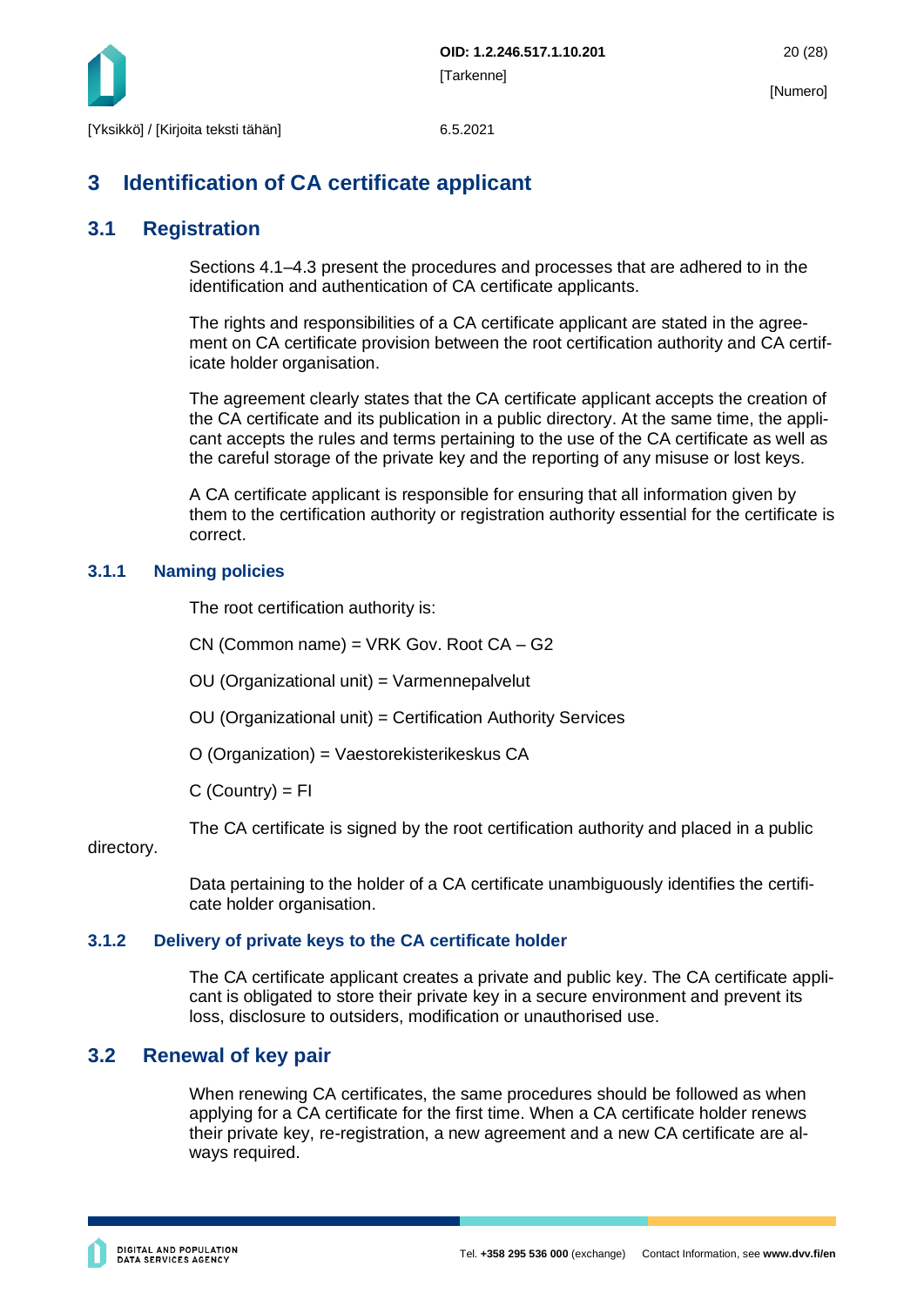

## <span id="page-21-0"></span>**3.3 Making a revocation request**

The holder of a CA certificate may have the CA certificate revoked before the expiry of its validity period.

A representative of the CA certificate holder organisation must notify the root certification authority immediately if they know or suspect that the CA certificate's private key has been compromised. The root certification authority will then revoke the relevant CA certificate. Revocation requests are primarily made by CA certificate holders if the certificate may have been misused. Revocation requests can also be made by the registration authority or the root certification authority.

## <span id="page-21-1"></span>**4 Operational requirements**

## <span id="page-21-2"></span>**4.1 Applying for a CA certificate**

The rights and responsibilities of a CA certificate applicant are stated in the application document and the agreement concluded with the organisation applying for the CA certificate. The agreement is signed by an authorised representative of the CA certificate holder organisation. The agreement states the rights and obligations of both parties. In compliance with the application document and terms and conditions of use, the applicant signs to confirm that the information provided is correct and approves the creation of the certificate and its publication in a public directory. At the same time, the applicant accepts the fact that the certificate will be reported to the revocation list if there is a possibility of it being misused.

## <span id="page-21-3"></span>**4.2 Issuing a CA certificate**

The certification authority issues the CA certificate when accepting the application for a CA certificate and signing a related supply agreement on the CA certificate.

When issuing a certificate, the certification authority is responsible for ensuring that the certificate's data content is correct at the time of certificate delivery.

## <span id="page-21-4"></span>**4.3 Receiving a CA certificate**

Once the CA certificate has been issued, it will be delivered to the customer as agreed.

## <span id="page-21-5"></span>**4.4 The validity and revocation of a CA certificate**

### <span id="page-21-6"></span>**4.4.1 Prerequisites for revoking a CA certificate**

The CA certificate holder must notify the certification authority immediately if it knows or suspects that the CA certificate's private key has been compromised. The root certification authority will then revoke the relevant CA certificate. An authorised representative of the CA certificate holder organisation has been determined in an agreement between the root certification authority and CA certificate holder organisation.

Revoked CA certificates cannot be reinstated.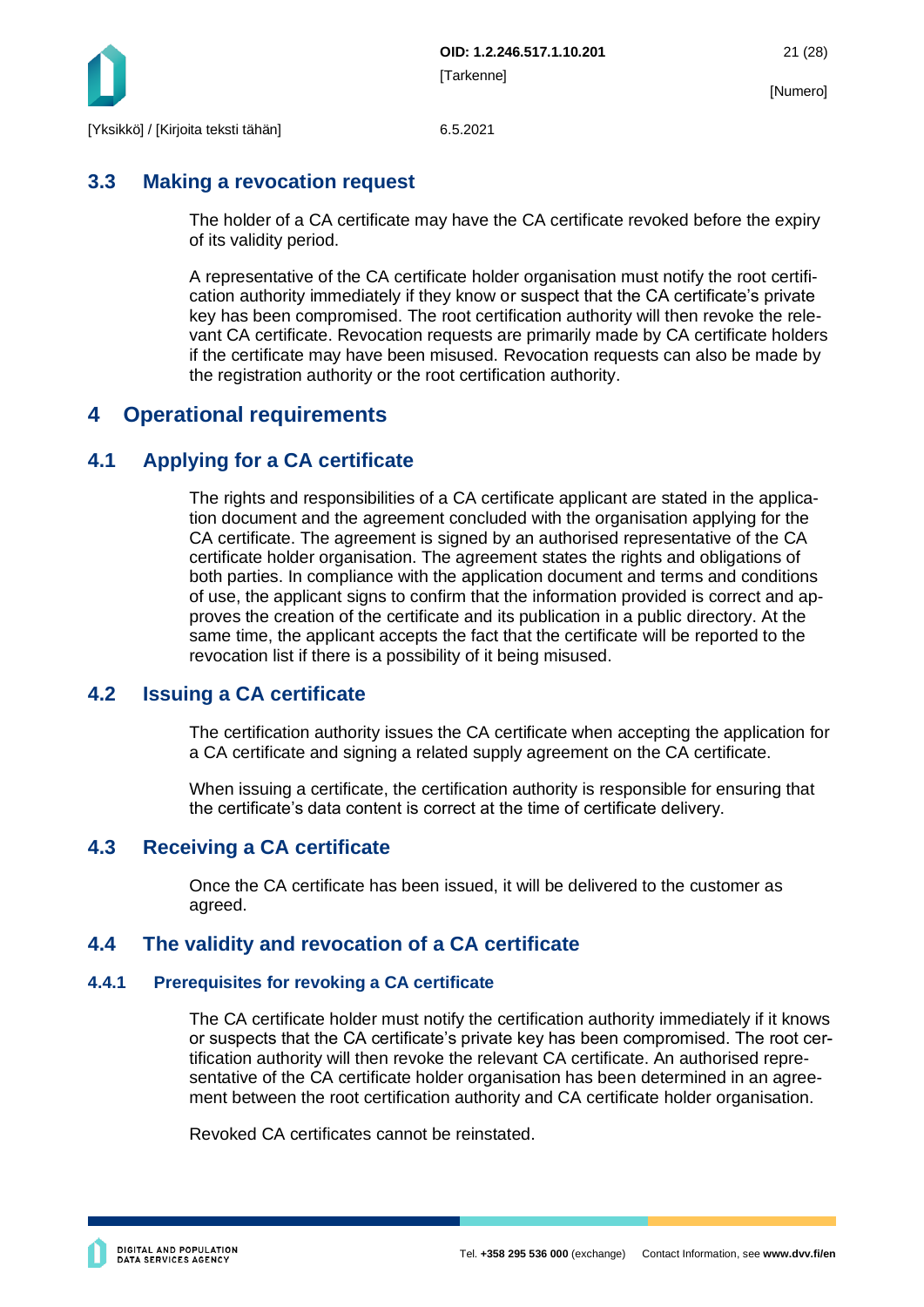

The root certification authority will revoke the CA certificates it has issued if an error is detected in the data contents of the certificate or it is known that the private key of a CA certificate has been compromised or there is justified thread thereof, or if there has been failure to comply with the agreement concluded with the CA certificate holder organisation or the agreement has expired.

The root certification authority may revoke CA certificates signed with its private key if there is reason to believe that the root certification authority's private keys have become disclosed or accessed by unauthorised parties.

All CA certificates that are valid and have been granted with the exposed key must be closed on one or several revocation lists whose validity period does not expire until the validity of the last revoked CA certificate has expired.

If the private key used by the Digital and Population Data Services Agency in issuing a CA certificate or another technical method has become exposed or otherwise unusable, the Digital and Population Data Services Agency must duly notify all CA certificate holder organisations and end users.

The root certification authority may also revoke a CA certificate for other special reasons.

CA certificates are revoked immediately after receiving a revocation request and after the revocation of the CA certificate has been confirmed.

#### <span id="page-22-0"></span>**4.4.2 Publishing frequency of the revocation list**

The CA certificate is published in a public directory where it will remain accessible for the duration of its validity. The certification authority publishes a revocation list that is valid for one year after its publication. This revocation list is updated once per year with a new one.

The revocation list contains the time of publication of the next revocation list.

The new revocation list will be published by the expiration of the validity of the valid revocation list.

In case of system updates and other exceptional situations, DPDSA may publish revocation lists at a different frequency and extended validity periods.

The obligations of a party trusting the CA certificate are described in section 2.

#### <span id="page-22-1"></span>**4.4.3 Special requirements pertaining to the exposure of the CA certificate holder's private key**

It is the CA certificate holder's responsibility to protect the use of their private key by taking all measures for looking after their private key as described in the instructions for use. The CA certificate holder organisation must immediately contact the root certification authority if it suspects that the certificate may have been used in breach of the terms and conditions.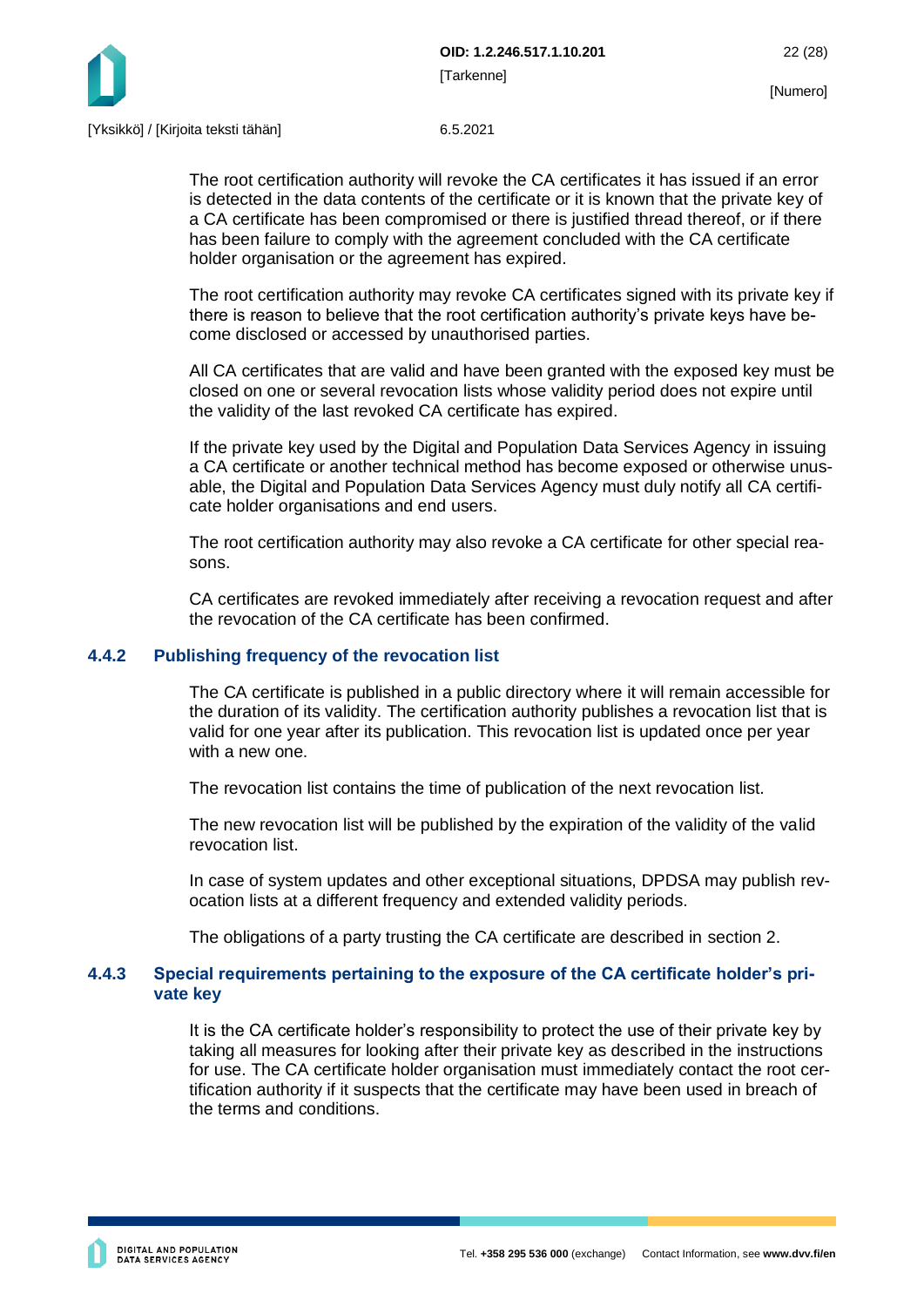

## <span id="page-23-0"></span>**4.5 System supervision**

For supervision purposes, the root certification authority stores log data on CA certificate production events, the CA certificate system's access management, the hardware configuration as well as system and application software and their modifications, backup runs and recoveries. In addition, the root certification authority supervises documents related to the activity. Any non-conformances will be reported as agreed with the partner.

## <span id="page-23-1"></span>**4.6 Archiving of data pertaining to CA certificates**

## <span id="page-23-2"></span>**4.6.1 Material stored**

The provisions of the archive act (arkistolaki, 831/1994) are applied as the general act on archiving. The right to obtain information is determined according to the Act on the Openness of Government Activities (621/1999). With respect to the archiving of the root certification authority's certificates, the provisions pertaining to archiving in electronic services legislation are also applied.

Backup copies are stored in a place physically separate from the original data.

If a root certification authority's service is interrupted or terminated, the root certification authority shall notify all of its customers that the archive will continue to be available. All archive queries should be sent to the root certification authority or some other party designated by the authority before it terminates its service.

The root certification authority ensures the availability and readability of the archives, also in the event that the root certification authority's operations are interrupted or terminated.

## <span id="page-23-3"></span>**4.7 Continuity management and handling of deviations.**

The root certification authority has a continuity and preparedness plan that enables the continuity of the root certification operations. For a description of the root certification authority's action when dealing with deviations, see the Certification Practice Statement.

## <span id="page-23-4"></span>**4.8 End of the root certification authority's operation**

A situation where all services related to issuing, maintaining and administrating root certification authority and CA certificates are permanently terminated is deemed the termination of the root certification authority. The termination of the root certification authority does not refer to a situation where the root certificate service is transferred from one organisation to another. For a description of the root certification authority's action when dealing with deviations, see the Certification Practice Statement.

## <span id="page-23-5"></span>**5 Physical, operational and staff security requirements**

An information security certificate has been granted to the root certification authority in its role as a certification authority. The Digital and Population Data Services Agency's information security solutions meet ISO 27001 requirements.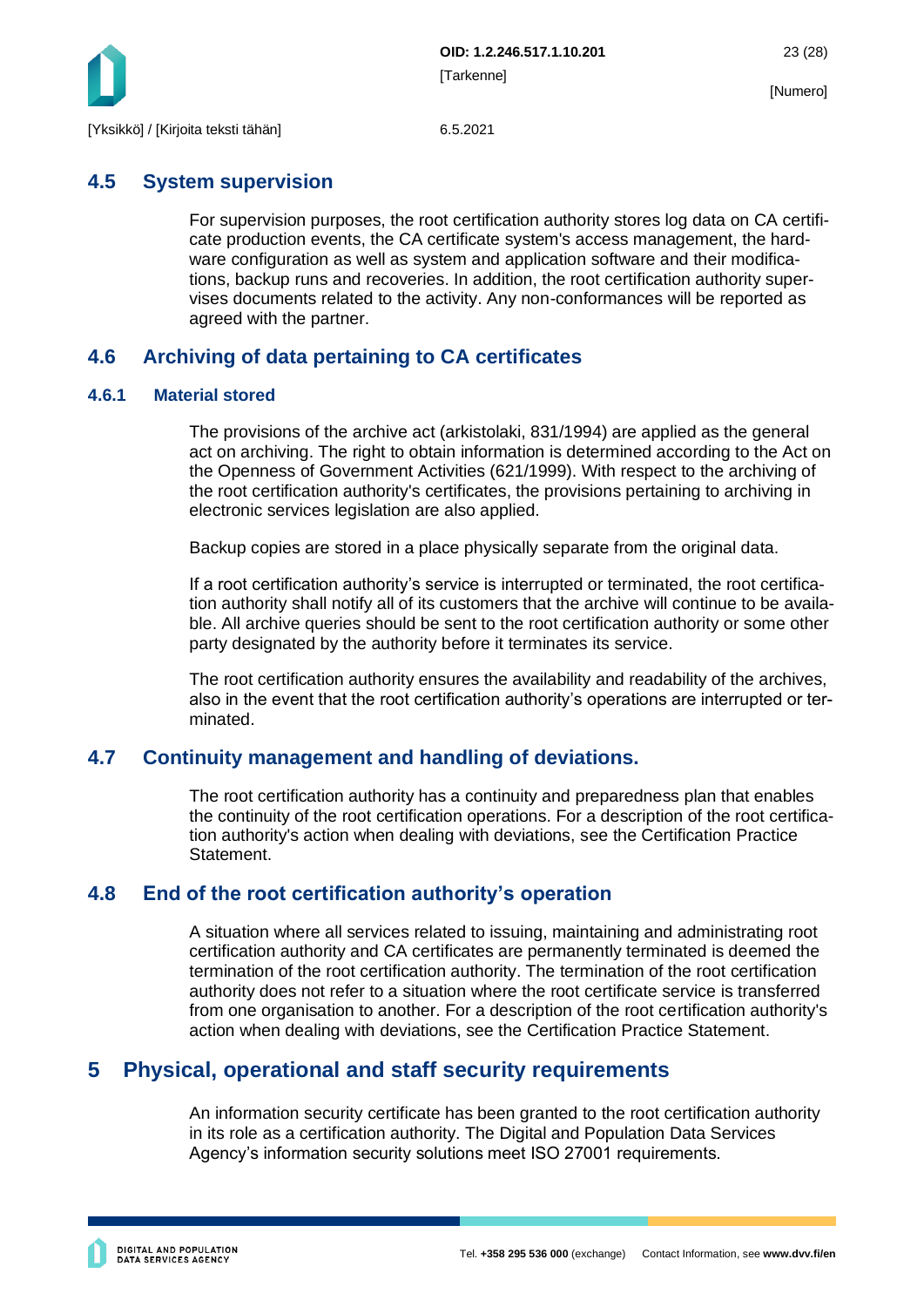

The Digital and Population Data Services Agency uses technical vendors for carrying out the information technology tasks of the root certification authority. The root certification authority is responsible, as the certification authority, for the safety and operation of certificate production in an appropriate way in all of its areas. For a detailed description of the root certification authority's action when dealing with deviations, see the Certification Practice Statement.

When an organisation other than the root certification authority issues end user certificates based on a CA certificate, the organisation also complies with its own information security policies.

## <span id="page-24-0"></span>**6 Technical security arrangements**

## <span id="page-24-1"></span>**6.1 Generation and storage of key pairs**

## <span id="page-24-2"></span>**6.1.1 Generating key pairs**

Each root certification authority's key is created on the basis of a random number input which is sufficiently long or generated in a way that makes it impossible to trace back computationally even if the time of creation and the device used to create it are known. In addition, the algorithm and method used to generate the random number meet the qualitative requirements, which include e.g. the reliability of the algorithm, the non-repeatability of the generation method, and the genuine randomness of the random number. The root certification authority will not publish the probability accuracy or method.

The root certification authority generates its private signature keys and corresponding public keys. The keys are stored in key management devices governed by the root certification authority.

### <span id="page-24-3"></span>**6.1.2 Key lengths**

The root certification authority's private key, which is used to sign the root certification authority's certificates, and the corresponding public key are 4096-bit RSA keys.

For the lengths of the CA certificate holder's public and private keys, see the certification practice statement.

### <span id="page-24-4"></span>**6.1.3 Intended use of keys**

The key usage field in the certificates specifies the intended use of the public and private keys associated with a CA certificate.

## <span id="page-24-5"></span>**6.2 Protection of private key**

The root certification authority's private keys are stored in hardware security modules administered by the root certification authority, which meet the requirements of the necessary security standard.

The root certification authority sees to it that the root certification authority's private keys are protected against disclosure and unauthorised use. A backup copy is made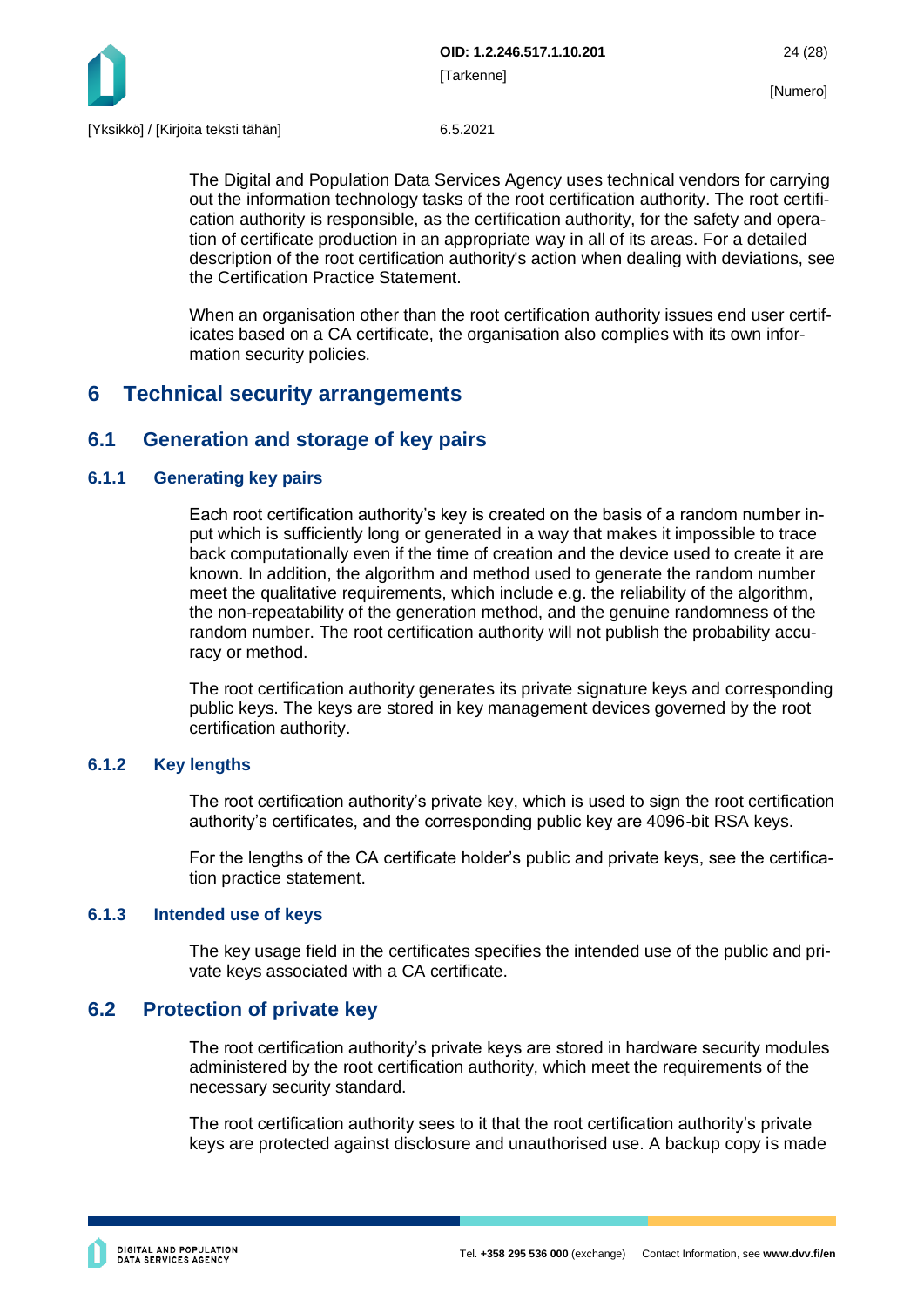

of the root certification authority's private keys in a manner that is suitable for ensuring critical information security.

The root certification authority's private keys and their backups are stored with strong encryption in devices that meet the requirements of critical information security.

The CA certificate holder must store their private key in a secure environment and make every effort to prevent its loss, disclosure to outsiders, modification or unauthorised use.

The certification authority's private keys are stored in key management devices administered by the certification authority.

The root certification authority's private signature keys are protected with physical and logical security measures of high reliability. They are only used in a system that operates in a secure environment. The use of keys is controlled with management cards which are protected against unauthorised use.

## <span id="page-25-0"></span>**6.3 Other key management issues**

The root certification authority archives all public keys it has certified.

The validity period of a CA certificate is specified in the certificate provision agreement. A CA certificate can be revoked before its expiry if the terms and conditions of the agreement are not complied with or there are other specific reasons stated in this certificate practice statement.

## <span id="page-25-1"></span>**6.4 Security requirements pertaining to the use of and access to computers**

Only hardware suitable for its purpose is used in the root certification authority's certificate system.

Hardware security has been implemented according to good information management practice, ensuring that in the event of system failure, a backup system can be used without compromising the confidentiality of the system. The availability of spare parts for mission-critical components is ensured.

The root certification authority's certificate system hardware is under 24-hour security monitoring.

## <span id="page-25-2"></span>**6.5 Certificate system life cycle management**

In its role as a root certification authority, the Digital and Population Data Services Agency maintains a classification of importance on certificate service objects and systems, their backup copies, priorities and minimum maintenance levels.

In its role as a root certification authority, the Digital and Population Data Services Agency's information security is managed according to the Digital and Population Data Services Agency's information security policy and standard ISO 27001.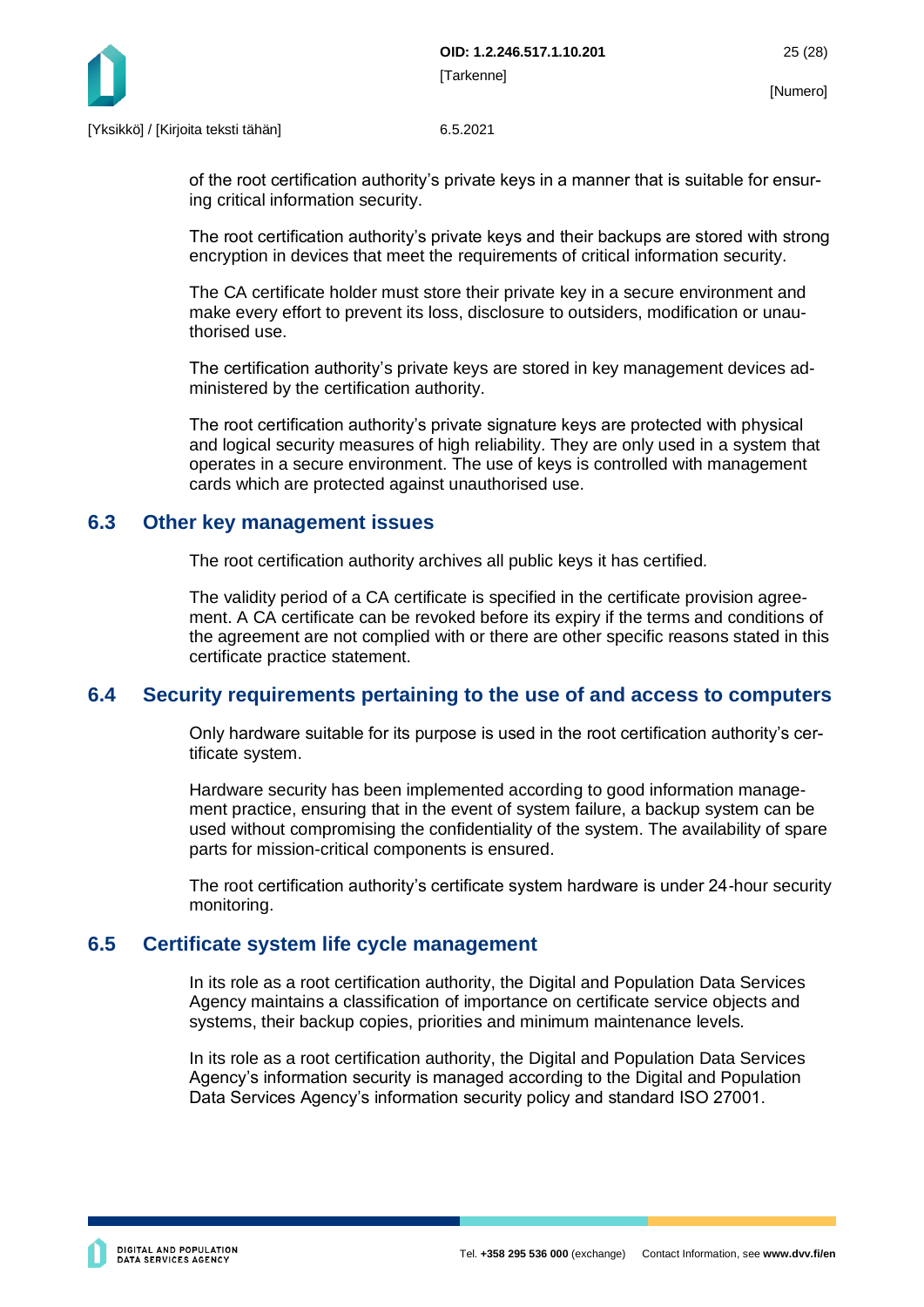

## <span id="page-26-0"></span>**6.6 Telecommunication network security**

The root certification authority's telecommunications security is based on the telecommunication network operating as a joined-up entity which is isolated from other telecommunication networks in an appropriate manner, and its critical components are duplicated. Transmitted messages and their senders or recipients cannot be viewed by unauthorised parties without special measures. The network is only used for tasks related to the certification authority's certificate system. The network is divided into logical sub-components with restricted connectivity between components.

## <span id="page-26-1"></span>**6.7 Monitoring of the use of the hardware security module**

The root certification authority sees to it that the root certification authority's private keys are protected against disclosure and unauthorised use. A backup copy is made of the root certification authority's private keys in a manner that is suitable for ensuring critical information security.

The module collects log data on events.

## <span id="page-26-2"></span>**7 CA certificate and revocation list profiles**

## <span id="page-26-3"></span>**7.1 Technical specifications of CA certificates**

The data content of the root certificate and CA certificate is described in the document FINEID S2. The document is available at the root certification authority's website at www.fineid.fi.

## <span id="page-26-4"></span>**7.2 Revocation list profile**

The data content of the revocation lists published by the root certification authority is described in the document FINEID S2. The document is available at the root certification authority's website at www.fineid.fi.

## <span id="page-26-5"></span>**8 Specification document management**

## <span id="page-26-6"></span>**8.1 Modifications to specifications**

The root certification authority may change the specifications due to legislative or operative requirements. Modifications to the specifications must be recorded in the certificate policy documents and certification practice statement documents as described below.

## <span id="page-26-7"></span>**8.2 Publication and communication**

The root certification authority publishes a certificate policy and a certification practice statement, available at the website www.fineid.fi

The root certification authority's public specifications pertaining to the production of certificates can be obtained from the same websites.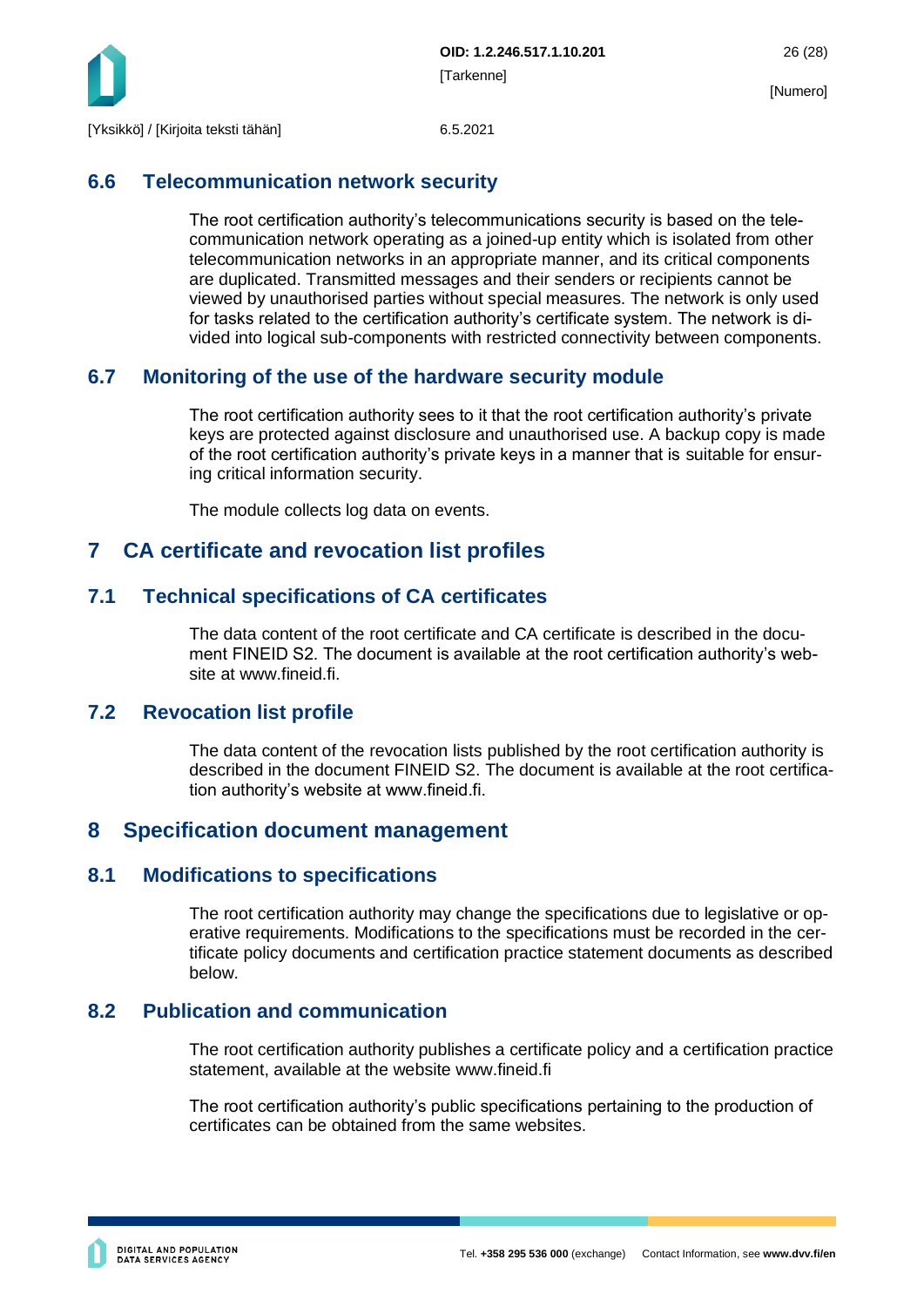

The agreements concluded with information technology vendors on the delivery of certificates and production system descriptions and product-related specifications are confidential.

## <span id="page-27-0"></span>**8.3 Certificate Policy modification and approval procedure**

The Digital and Population Data Services Agency approves the certificate policy and certification practice statement pertaining to root certification authority and CA certificates. The root certification authority's documents may be modified according to the Digital and Population Data Services Agency's internal change policy.

The Digital and Population Data Services Agency communicates on the modifications well in advance of their entry into force on its website.

The Digital and Population Data Services Agency maintains version management of the documents and archives all Certificate Policy and Certification Practice Statement documents. Typographic corrections and changes of contact details may be made with immediate effect.

- 1. All items of the certificate policy and certification practice statement can be amended by communicating the main upcoming changes 30 days before their entry into force.
- 2. Items that Digital and Population Data Services Agency does not deem to have significant effect on certificate holders and trusting parties may be amended with communication 14 days in advance.